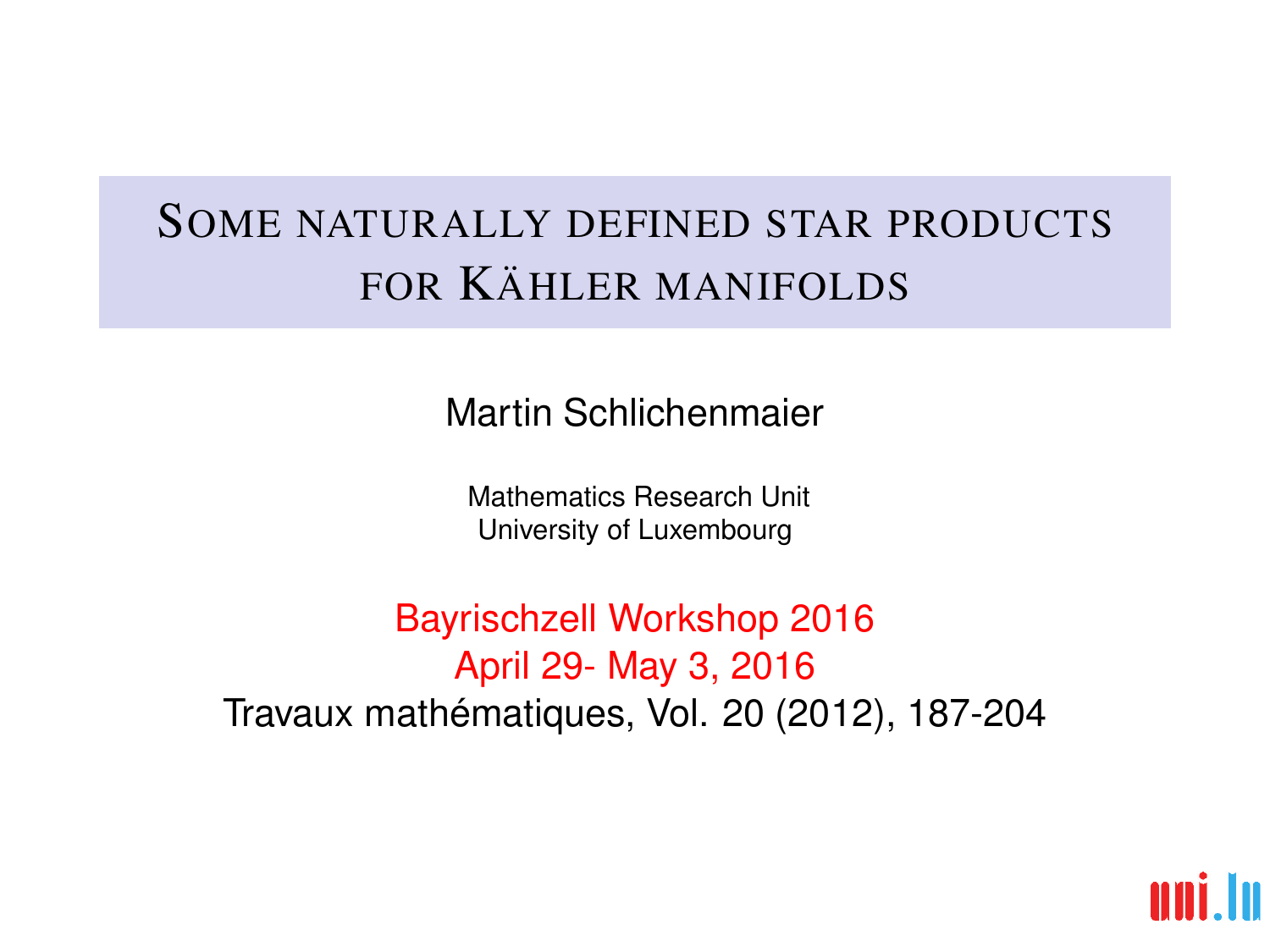- $\triangleright$  One mathematical aspect of quantization is the passage from the commutative world to the non-commutative world.
- $\triangleright$  one way a deformation quantization (also called star product)
- $\triangleright$  can only be done on the level of formal power series over the algebra of functions
- $\triangleright$  was pinned down in a mathematically satisfactory manner by Bayen, Flato, Fronsdal, Lichnerowicz, and Sternheimer.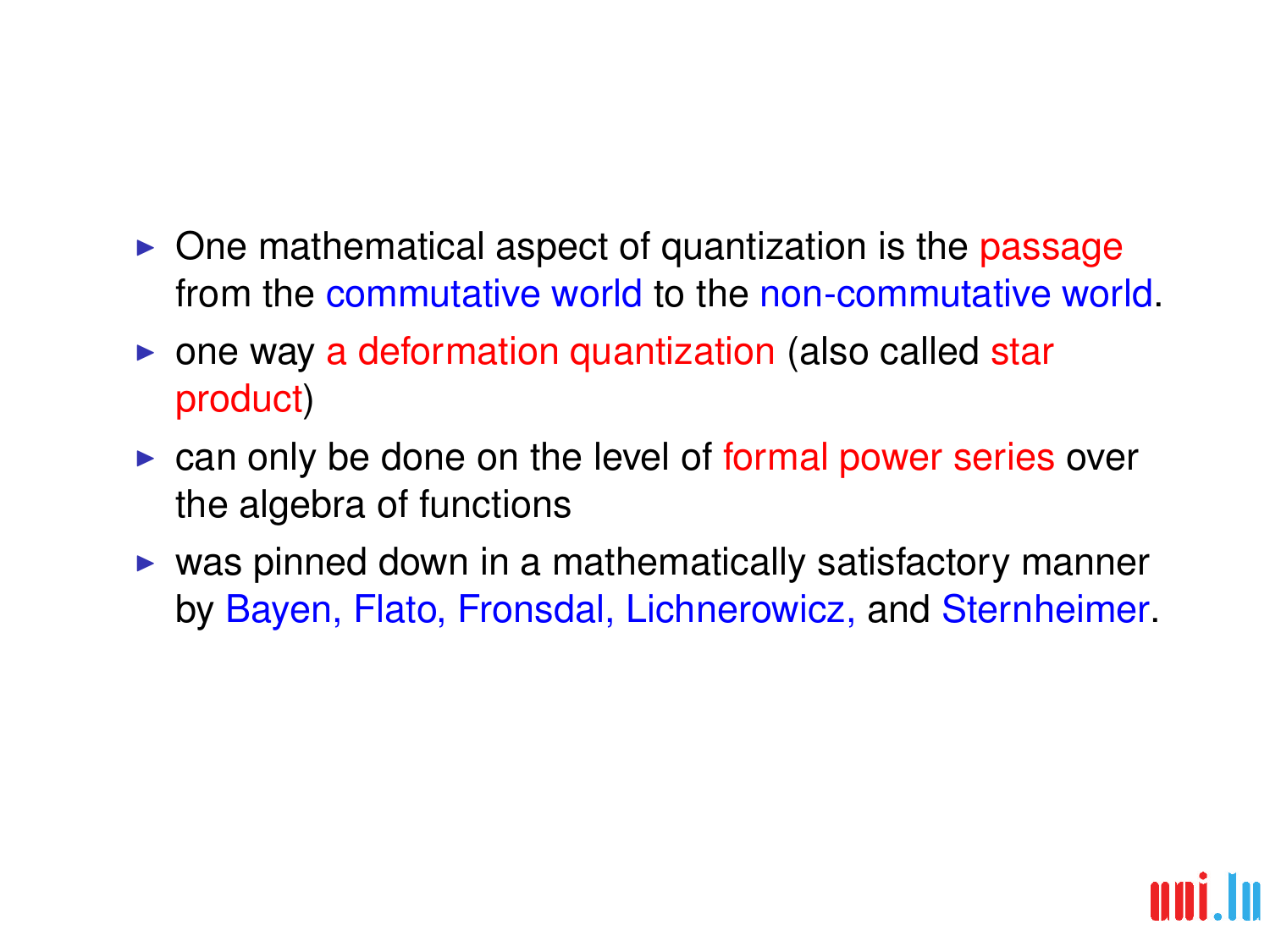# **OUTLINE**

- $\triangleright$  give an overview of some naturally defined star products in the case that our "phase-space manifold" is a (compact) Kähler manifold
- $\triangleright$  here we have additional complex structure and search for star products respecting it
- $\triangleright$  vield star products of separation of variables type (Karabegov) resp. Wick or anti-Wick type (Bordemann and Waldmann)
- both constructions are quite different, but there is a  $1:1$ correspondence (Neumaier)
- $\blacktriangleright$  still quite a lot of them

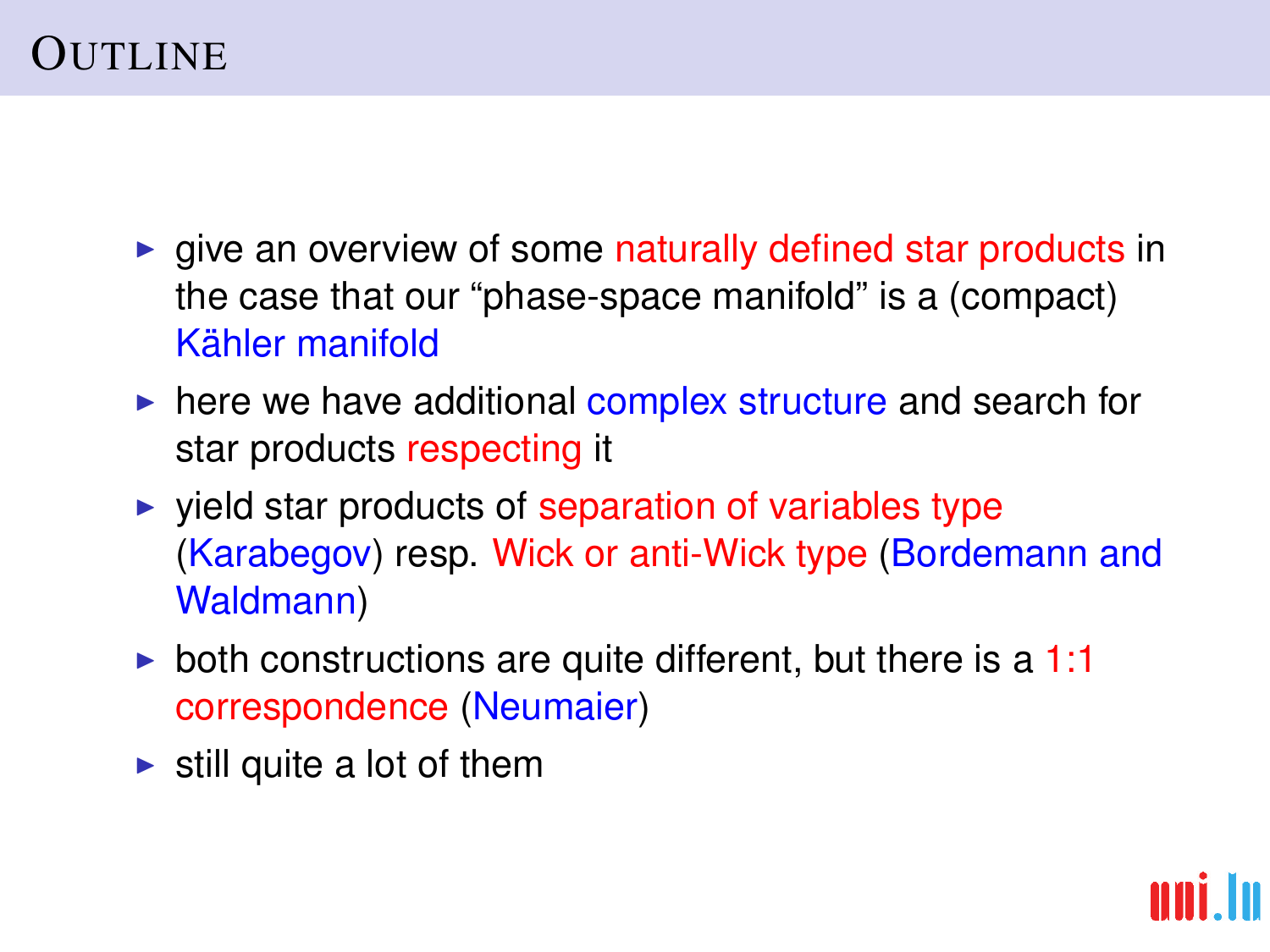- $\blacktriangleright$  single out certain naturally given ones.
- $\triangleright$  restrict to quantizable Kähler manifolds
- $\triangleright$  Berezin-Toeplitz star product, Berezin transform, Berezin star product
- $\triangleright$  a side result: star product of geometric quantization
- $\blacktriangleright$  all of the above are equivalent star product, but not the same
- $\triangleright$  give Deligne-Fedosov class and Karabegov forms
- $\blacktriangleright$  give the equivalence transformations

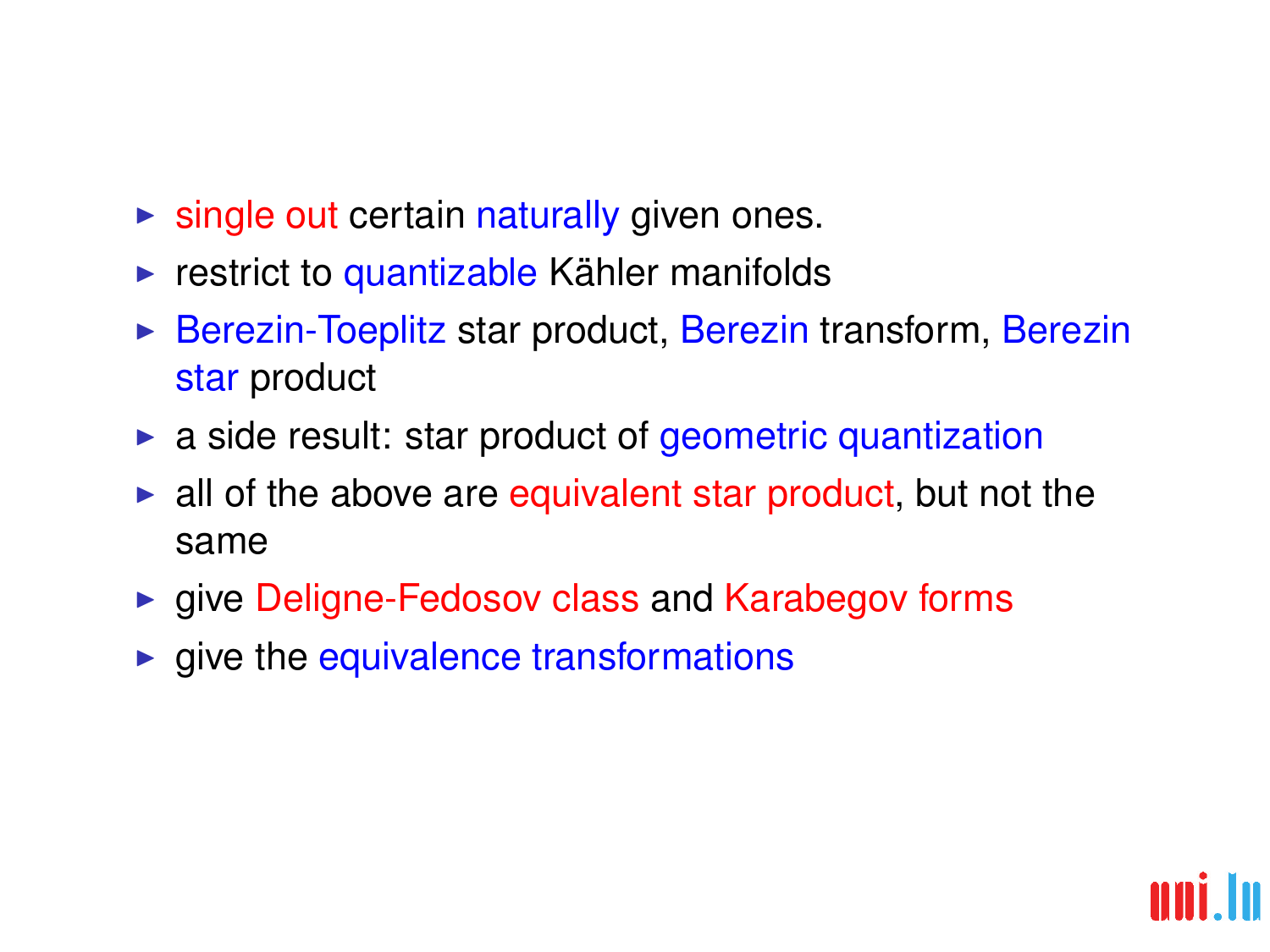# GEOMETRIC SET-UP

- $\blacktriangleright$  (*M*,  $\omega$ ) a pseudo-Kähler manifold. *M* a complex manifold, and  $\omega$ , a non-degenerate closed  $(1, 1)$ -form
- if  $\omega$  is a positive form then  $(M, \omega)$  is a honest Kähler manifold
- ►  $C^{\infty}(M)$  the algebra of complex-valued differentiable functions with associative product given by point-wise multiplication
- $\blacktriangleright$  define the Poisson bracket

$$
\{f,g\}:=\omega(X_f,X_g)\qquad \omega(X_f,\cdot)=df(\cdot)
$$

<sup>I</sup> *C*∞(*M*) becomes a Poisson algebra.

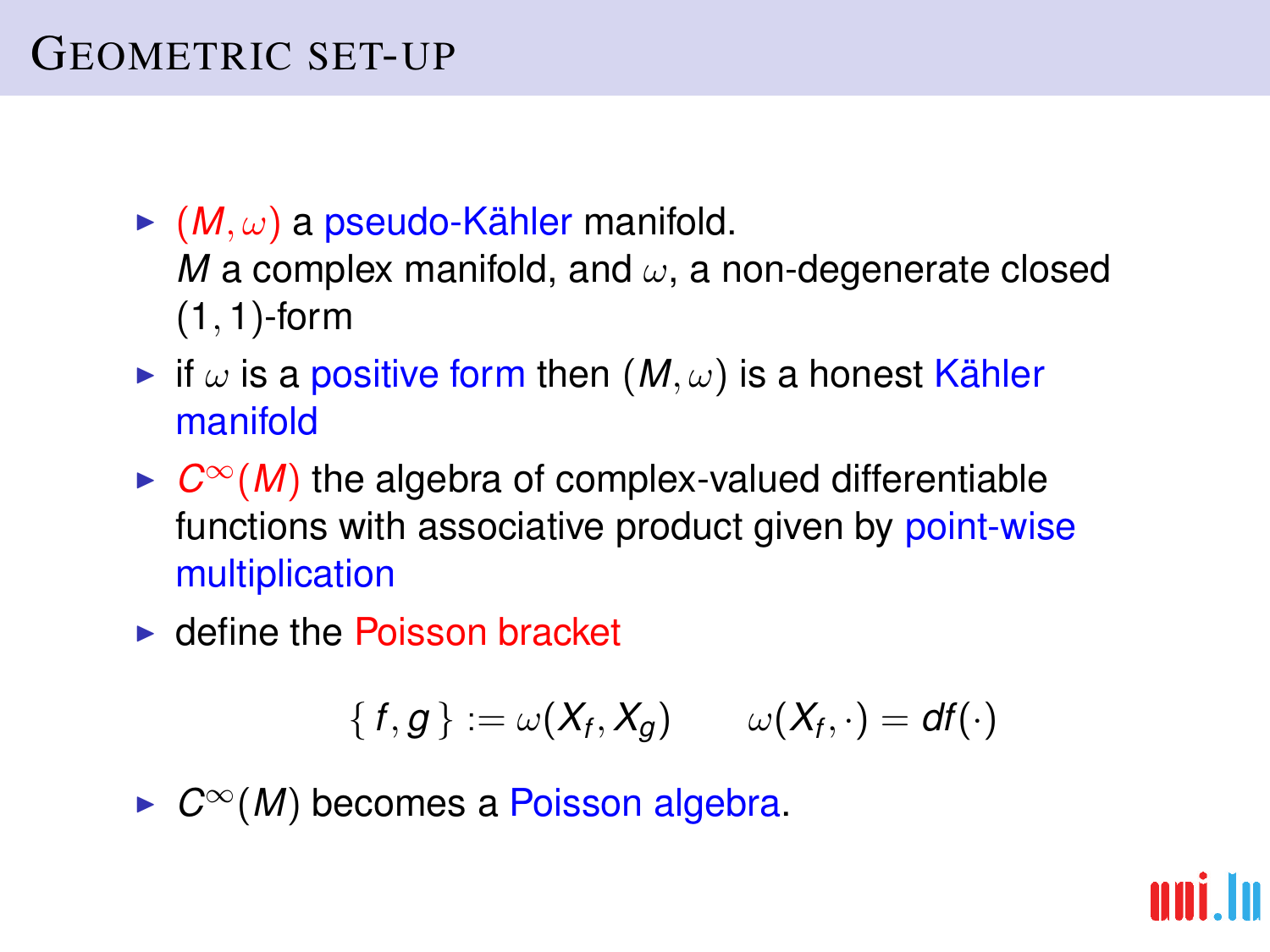*star product* for *M* is an associative product  $\star$  on  $\mathcal{A} := C^{\infty}(M)[[\nu]]$ , such 1.  $f \star q = f \cdot q \mod \nu$ , 2.  $(f \star g - g \star f)/\nu = -i\{f, g\}$  mod  $\nu$ . Also  $f \star g = \sum^{\infty}$  $\nu^{k} C_{k}(f,g), \qquad C_{k}(f,g) \in C^{\infty}(M),$ 

differential (or local) if  $C_k($ , ) are bidifferential operators. Usually:  $1 \star f = f \star 1 = f$ .

*k*=0

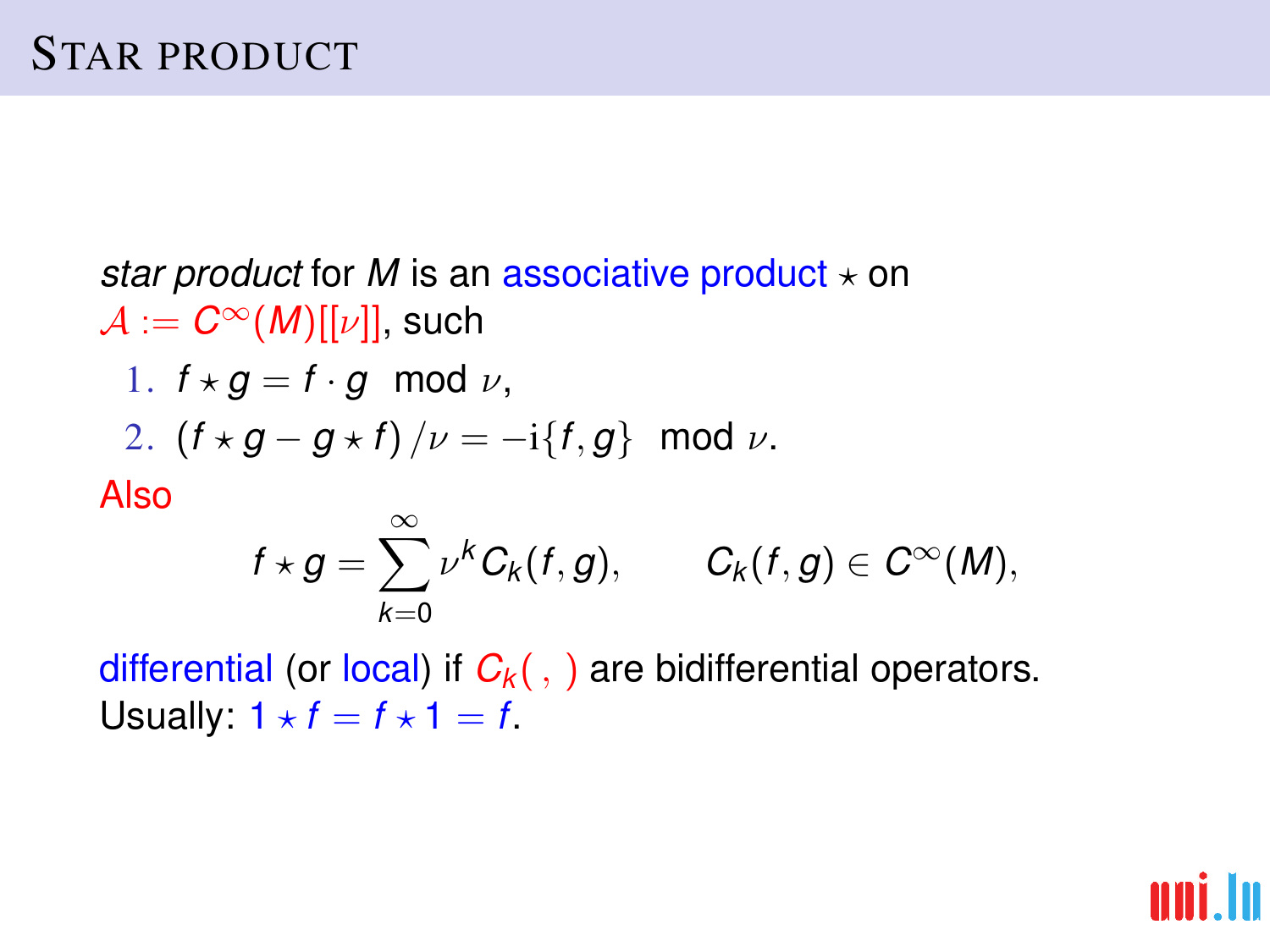#### Equivalence of star products

? and ? 0 (the same Poisson structure) are *equivalent* means there exists

a formal series of linear operators

$$
B=\sum_{i=0}^\infty B_i\nu^i, \qquad B_i:C^\infty(M)\to C^\infty(M),
$$

with  $B_0 = id$  and  $B(f) \star' B(g) = B(f \star g)$ .

to every equivalence class of a differential star product one assigns its Deligne-Fedosov class

$$
cl(\star) \in \frac{1}{i} \left( \frac{1}{\nu} [\omega] + H_{dR}^2(M, \mathbb{C})[[\nu]] \right).
$$

gives a 1:1 correspondence Existence: by DeWilde-Lecomte, Omori-Maeda-Yoshioka, Fedosov, ...., Kontsevich.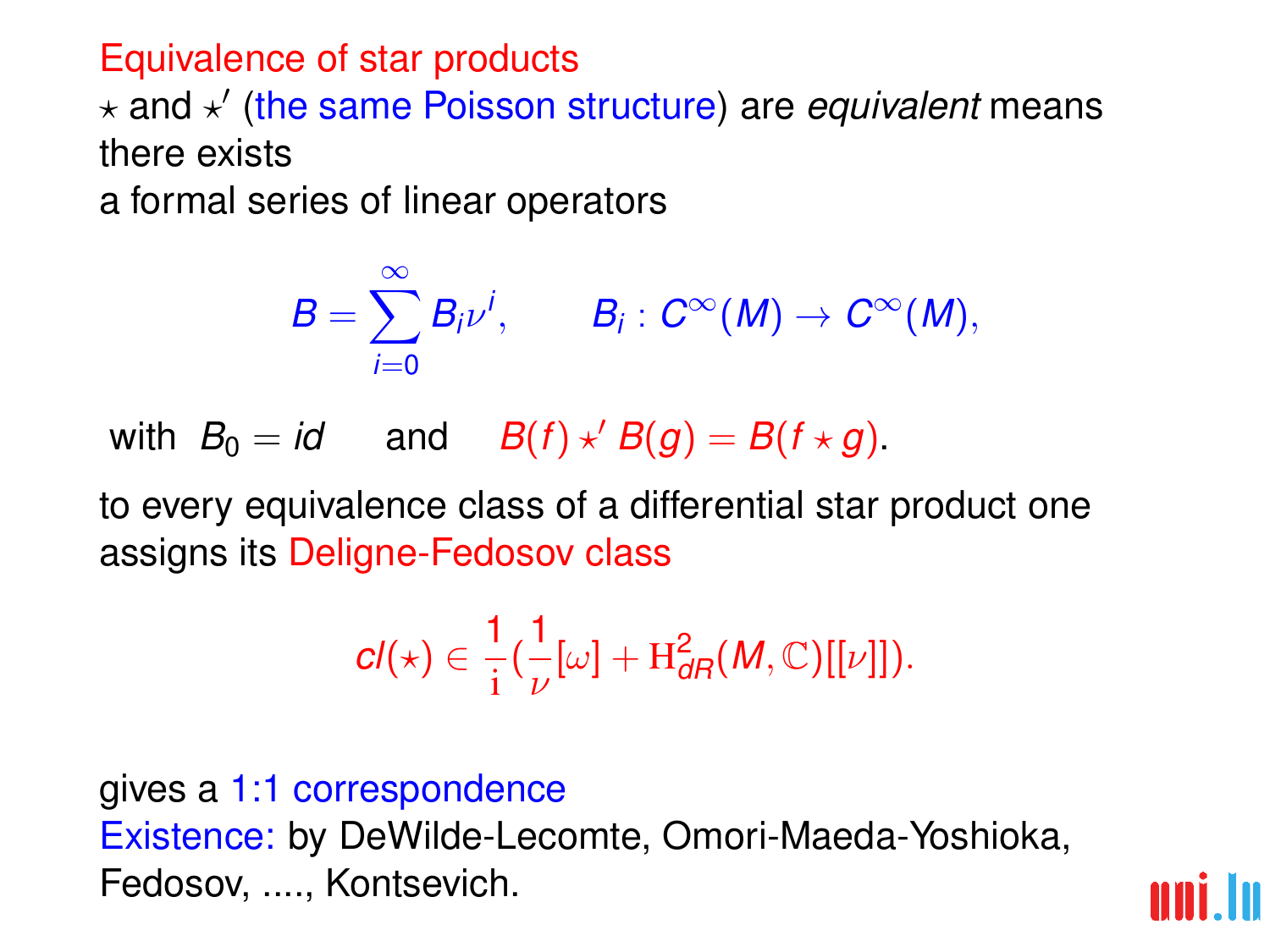# SEPARATION OF VARIABLES TYPE

- $\triangleright$  pseudo-Kähler case: we look for star products adapted to the complex structure
- $\triangleright$  separation of variables type (Karabegov)
- $\triangleright$  Wick and anti-Wick type (Bordemann Waldmann)
- $\triangleright$  Karabegov convention: of separation of variables type if in  $C_k$ (...) for  $k > 1$  the first argument differentiated in anti-holomorphic and the second argument in holomorphic directions.
- $\triangleright$  we call this convention separation of variables (anti-Wick) type and call a star product of separation of variables (Wick) type if the role of the variables is switched
- $\triangleright$  we need both conventions

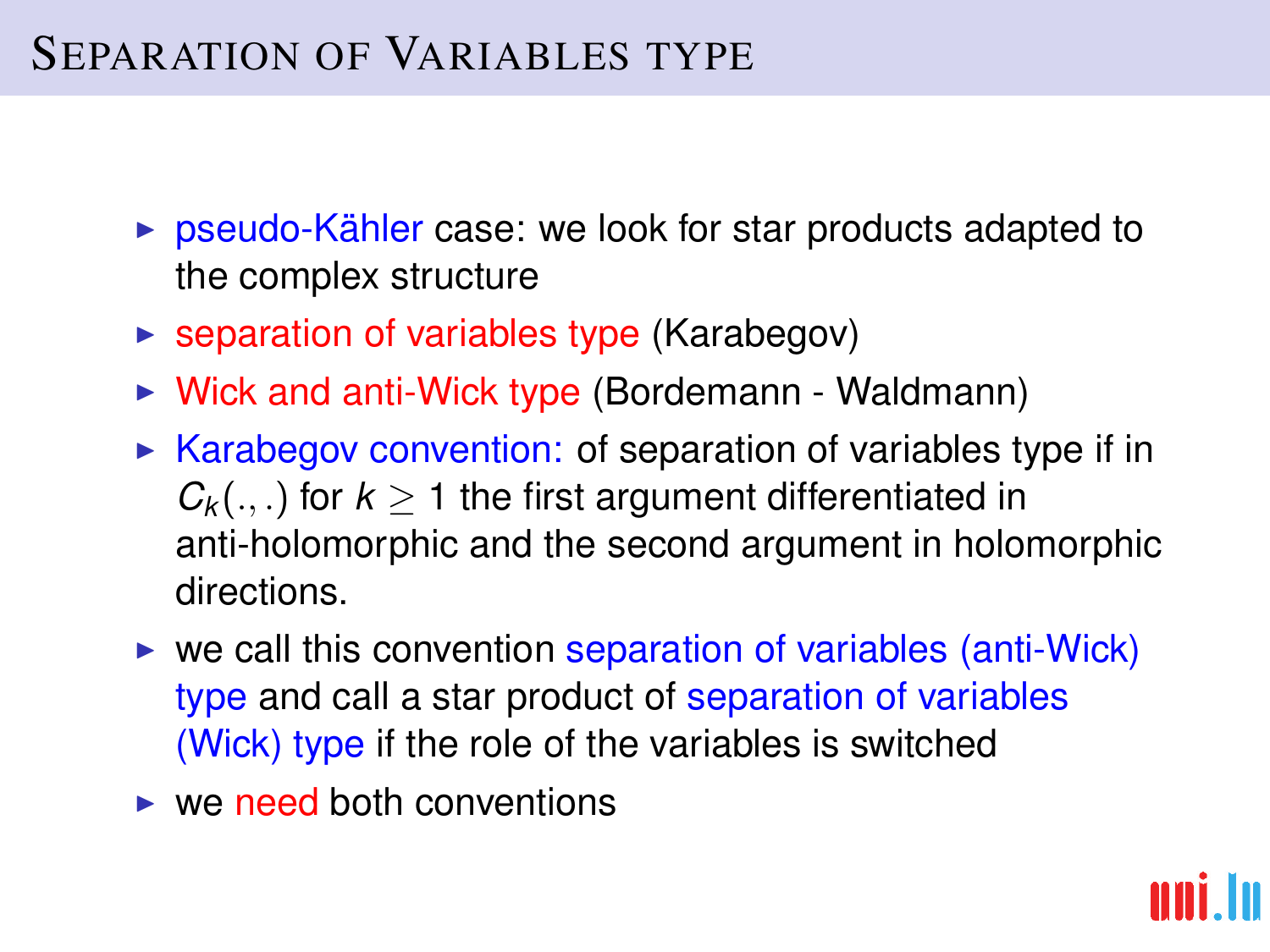- $\blacktriangleright$  (*M*,  $\omega_{-1}$ ) the pseudo-Kähler manifold
- **Example a** formal deformation of the form  $(1/\nu)\omega_{-1}$  is a formal form

 $\widehat{\omega} = (1/\nu)\omega_{-1} + \omega_0 + \nu \omega_1 + \ldots$ 

 $\omega_{\mathsf{r}},\;\mathsf{r}\geq 0,$  closed (1,1)-forms on  $M.$ 

- **EXA** Karabegov: to every such  $\hat{\omega}$  there exists a star product  $\star$  of anti-Wick type
- $\blacktriangleright$  and vice-versa
- **Example X** Karabegov form of the star product  $\star$  is  $kf(\star) := \hat{\omega}$ ,
- $\blacktriangleright$  the star product  $\star_K$  with classifying Karabegov form  $(1/\nu)\omega_{-1}$  is Karabegov's standard star product.

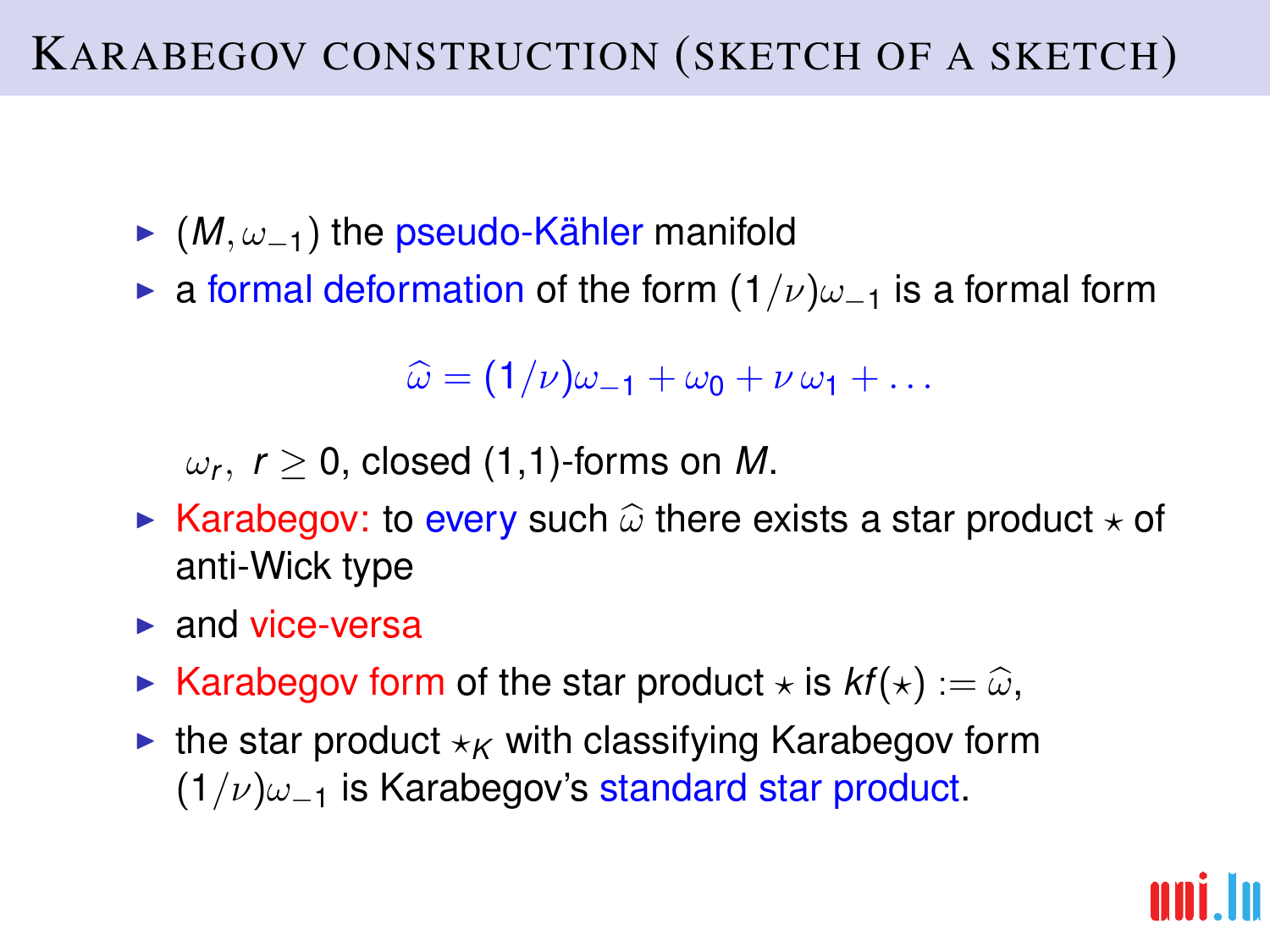- $\blacktriangleright$  Formal Berezin transform
- $\triangleright$  for local antiholomorphic functions  $a$  and holomorphic functions *b* on  $U \subset M$  we have the relation

$$
a\star b=l_{\star}(b\star a)=l_{\star}(b\cdot a),
$$

 $\triangleright$  can be written as

$$
I_{\star}=\sum_{i=0}^{\infty}I_{i}v^{i}, \quad I_{i}: C^{\infty}(M)\rightarrow C^{\infty}(M), \quad I_{0}=id, \quad I_{1}=\Delta.
$$

In the formal Berezin transform  $I_{\star}$  determines the  $\star$  uniquely.

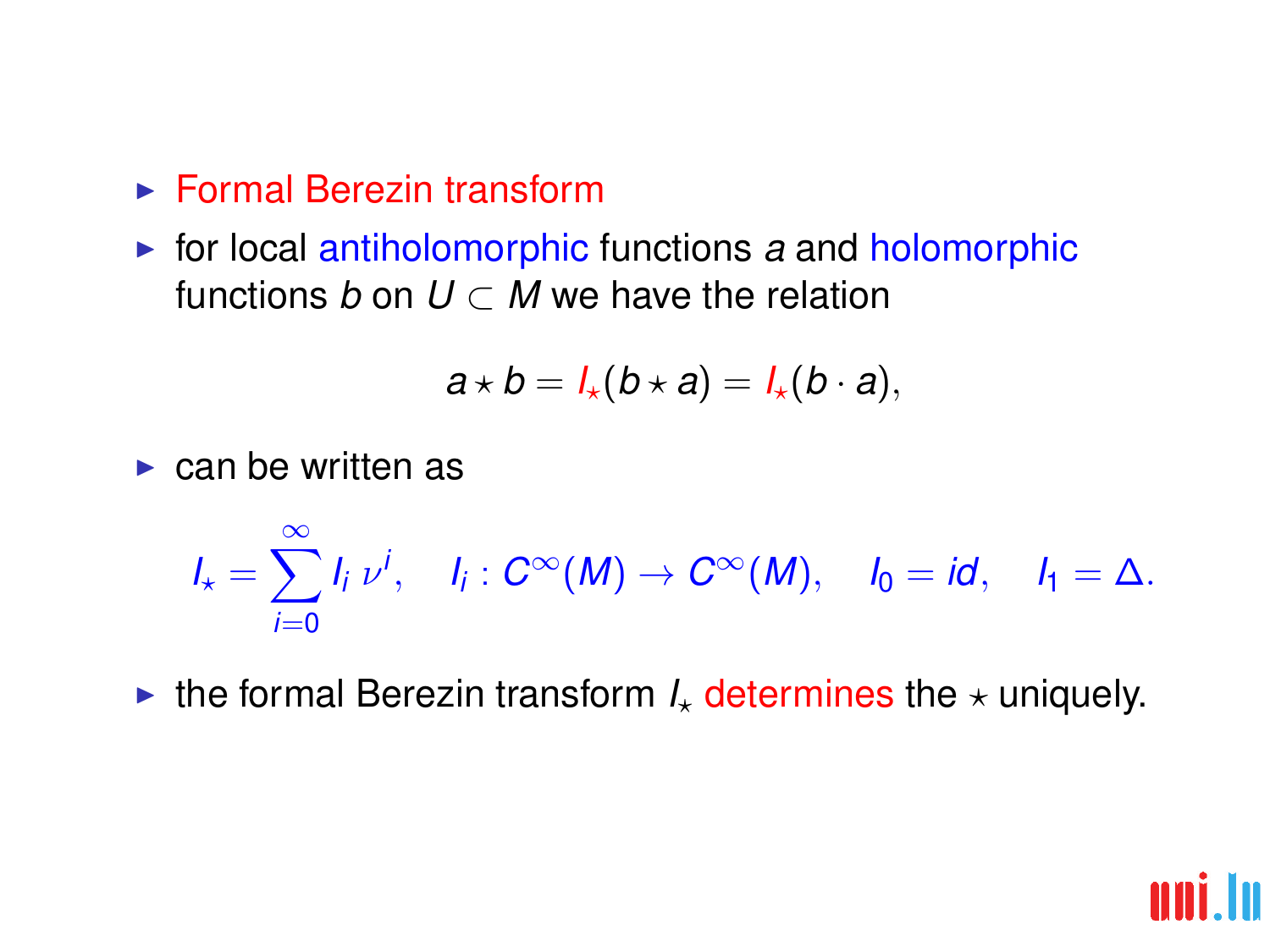- Start with  $\star$  separation of variables type (anti-Wick)  $(M, \omega_{-1})$
- $\triangleright$  opposite of the dual

$$
f\star' g=I^{-1}(I(f)\star I(g)).
$$

on  $(M, \omega_{-1})$ , is of Wick type

 $\triangleright$  the formal Berezin transform  $I_{\star}$  establishes an equivalence of the star products

 $(\mathcal{A}, \star)$  and  $(\mathcal{A}, \star')$ 

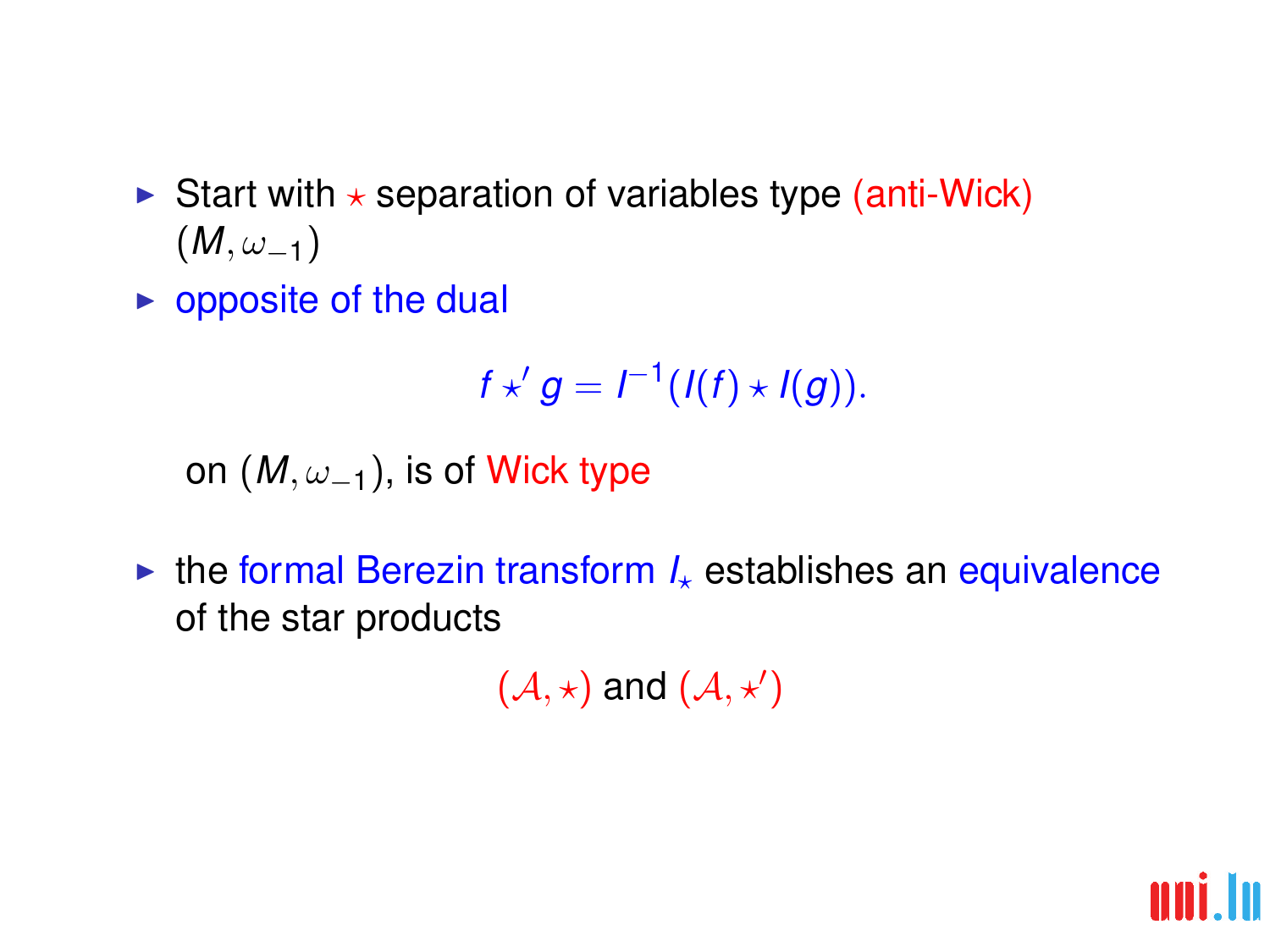$\star$  star product of anti-Wick type with Karabegov form  $kf(\star) = \widehat{\omega}$ Deligne-Fedosov class calculates as

$$
cl(\star)=\frac{1}{i}([\widehat{\omega}]-\frac{\delta}{2}).
$$

[..] denotes the de-Rham class of the forms and  $\delta$  is the canonical class of the manifold i.e.  $\delta := c_1(K_M)$ .

standard star product  $\star$ <sup>K</sup> (with Karabegov form  $\hat{\omega} = (1/\nu)\omega_{-1}$ )

$$
cl(\star_K)=\frac{1}{i}(\frac{1}{\nu}[\omega_{-1}]-\frac{\delta}{2}).
$$

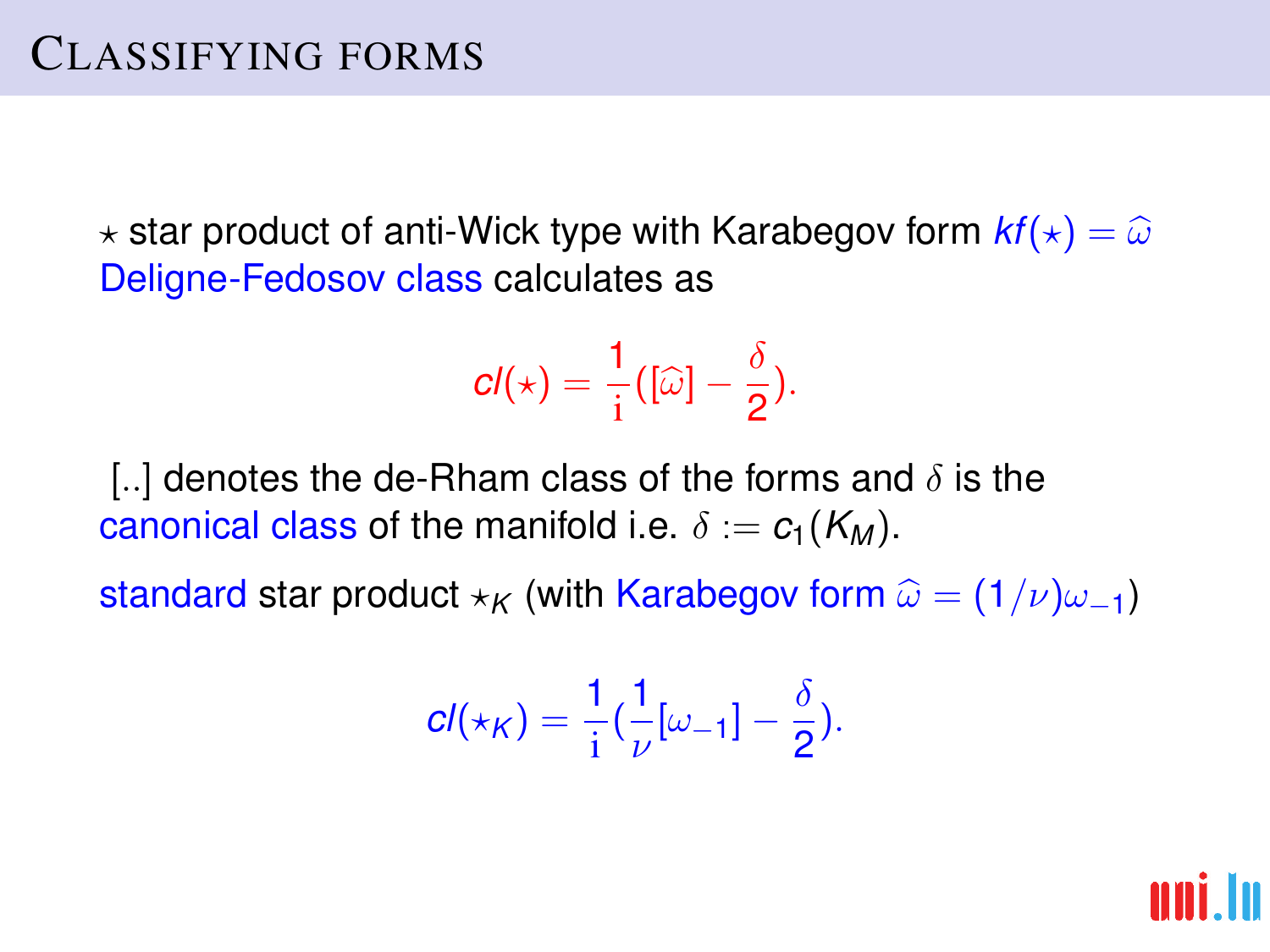- $\triangleright$  For the Karabegov form to be in 1:1 correspondence, we need to fix a convention: Wick or anti-Wick for reference
- $\triangleright$  here we refer to the anti-Wick type product
- $\blacktriangleright$  it  $\star$  is of Wick type we set

 $kf(\star) := kf(\star^{op}),$ 

 $\blacktriangleright$  where

$$
f\star^{op}g=g\star f
$$

is obtained by switching the arguments. It is a star product of (anti-Wick) type for the pseudo-Kähler manifold  $(M, -\omega)$ 

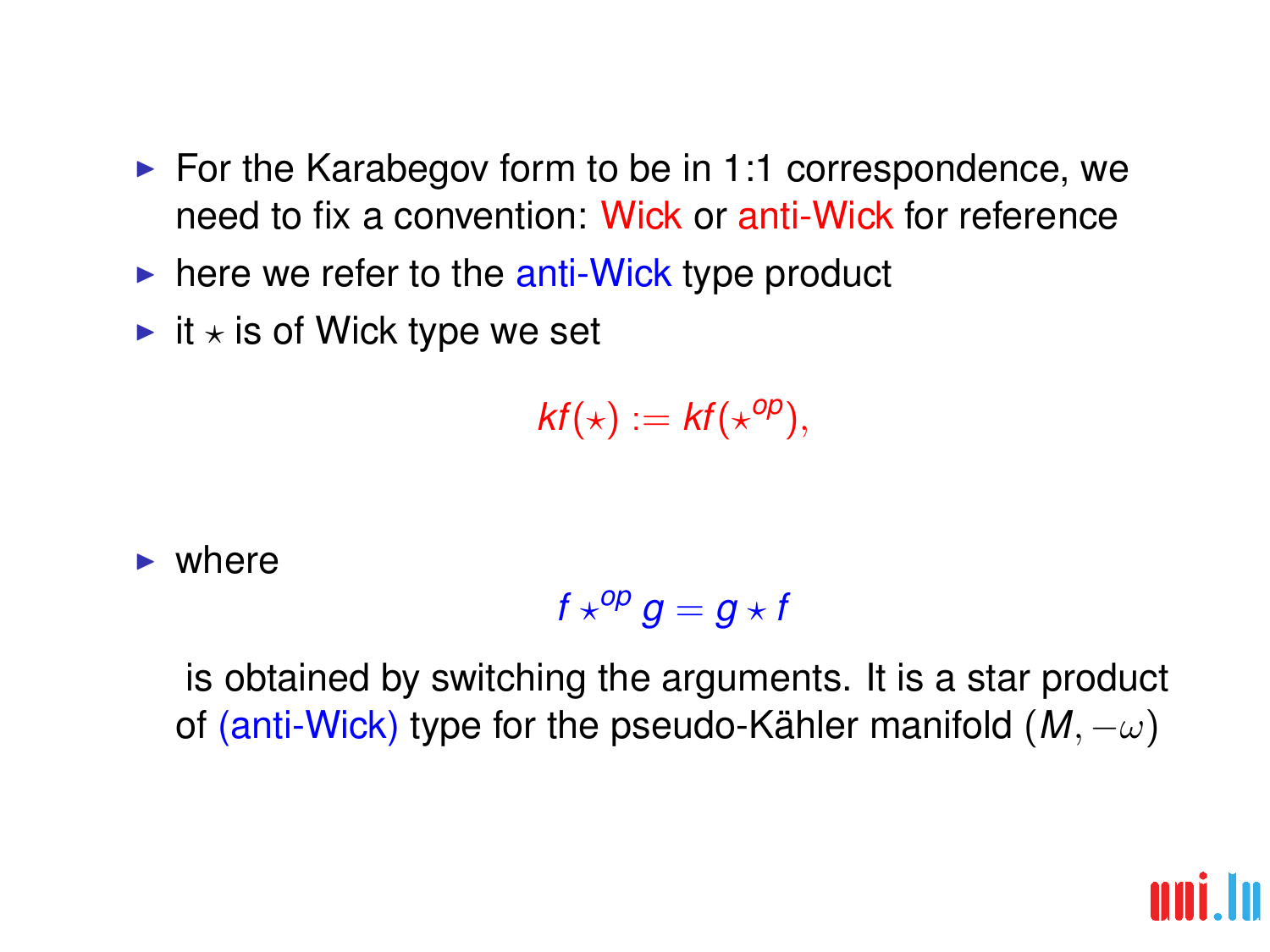## OTHER GENERAL CONSTRUCTIONS

- $\triangleright$  Bordemann and Waldmann: modification of Fedosov's geometric existence proof.
- $\blacktriangleright$  fibre-wise Wick product.
- by a modified Fedosov connection a star product  $*_{BW}$  of Wick type is obtained.
- ► Karabegov form is  $-(1/\nu)\omega$
- $\triangleright$  Deligne class class

$$
cl(\star_{BW})=-cl(\star_{BW}^{op})=\frac{1}{i}(\frac{1}{\nu}[\omega]+\frac{\delta}{2}).
$$

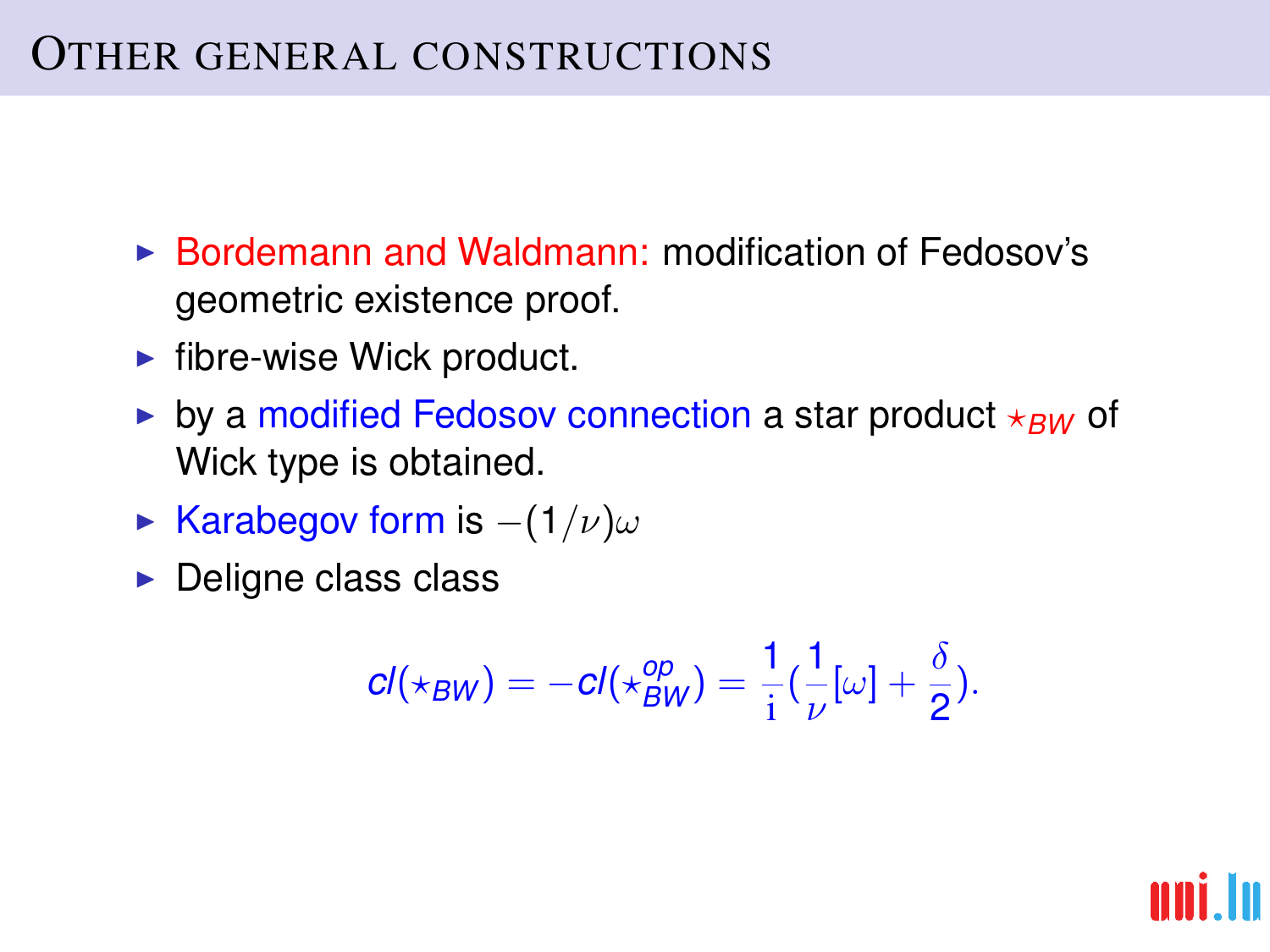Neumaier: by adding a formal closed (1, 1) form as parameter each star product of separation of variables type can be obtained by the Bordemann-Waldmann construction

## Reshetikhin and Takhtajan:

formal Laplace expansions of formal integrals related to the star product.

coefficients of the star product can be expressed (roughly) by Feynman diagrams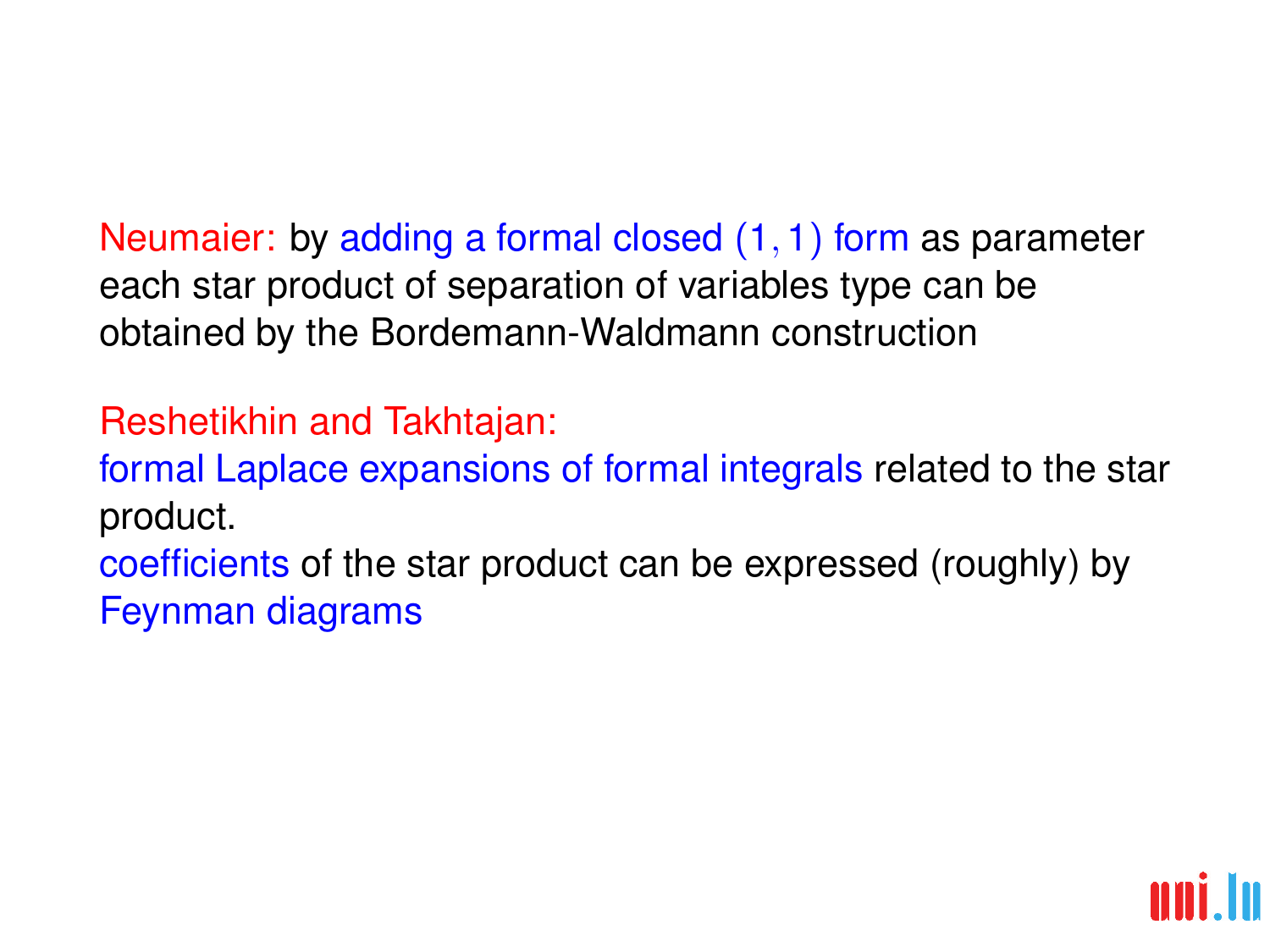# BEREZIN-TOEPLITZ STAR PRODUCT

- $\triangleright$  compact and quantizable Kähler manifold  $(M, \omega)$ ,
- **Example 1** quantum line bundle  $(L, h, \nabla)$ , *L* is a holomorphic line bundle over *M*, *h* a hermitian metric on *L*,  $\nabla$  a compatible connection
- **F** recall  $(M, \omega)$  is quantizable, if there exists such  $(L, h, \nabla)$ , with

 $curv_{(L,\nabla)} = -i \omega$ 

► consider all positive tensor powers  $(L^m, h^{(m)}, \nabla^{(m)})$ ,

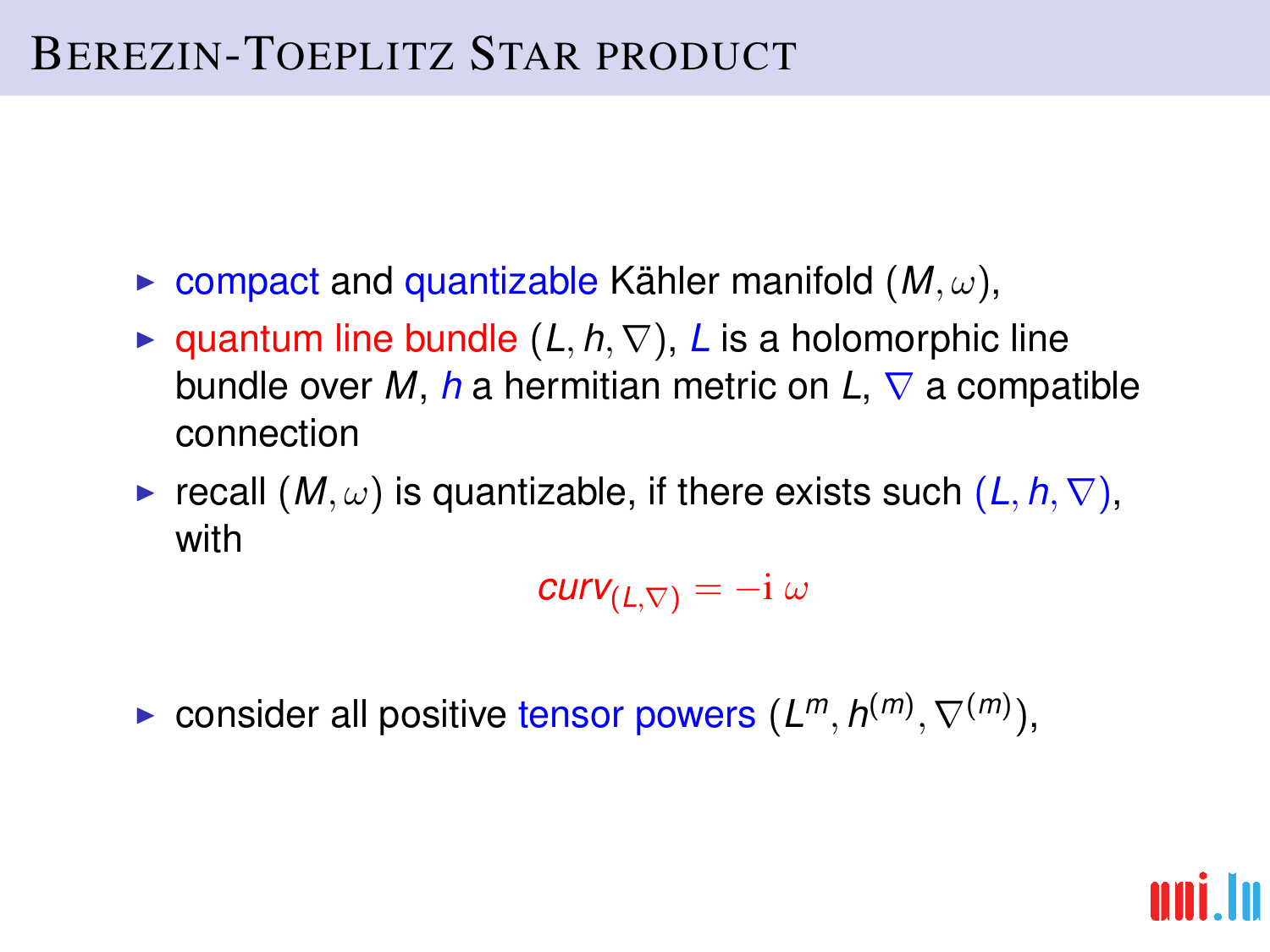### scalar product

$$
\langle \varphi, \psi \rangle := \int_M h^{(m)}(\varphi, \psi) \, \Omega, \qquad \Omega := \frac{1}{n!} \underbrace{\omega \wedge \omega \cdots \wedge \omega}_{n}
$$

$$
\Pi^{(m)}:L^2(M,L^m)\longrightarrow \Gamma_{hol}(M,L^m)
$$

 $\textsf{Take}\;f \in C^\infty(M), \,\textsf{and}\; \bm{s} \in \Gamma_{\textsf{hol}}(M,L^m)$ 

$$
s \quad \mapsto \quad T_f^{(m)}(s) := \Pi^{(m)}(f \cdot s)
$$

defines

$$
T_f^{(m)}: \quad \Gamma_{hol}(M,L^m) \to \Gamma_{hol}(M,L^m)
$$

the Toeplitz operator of level *m*.

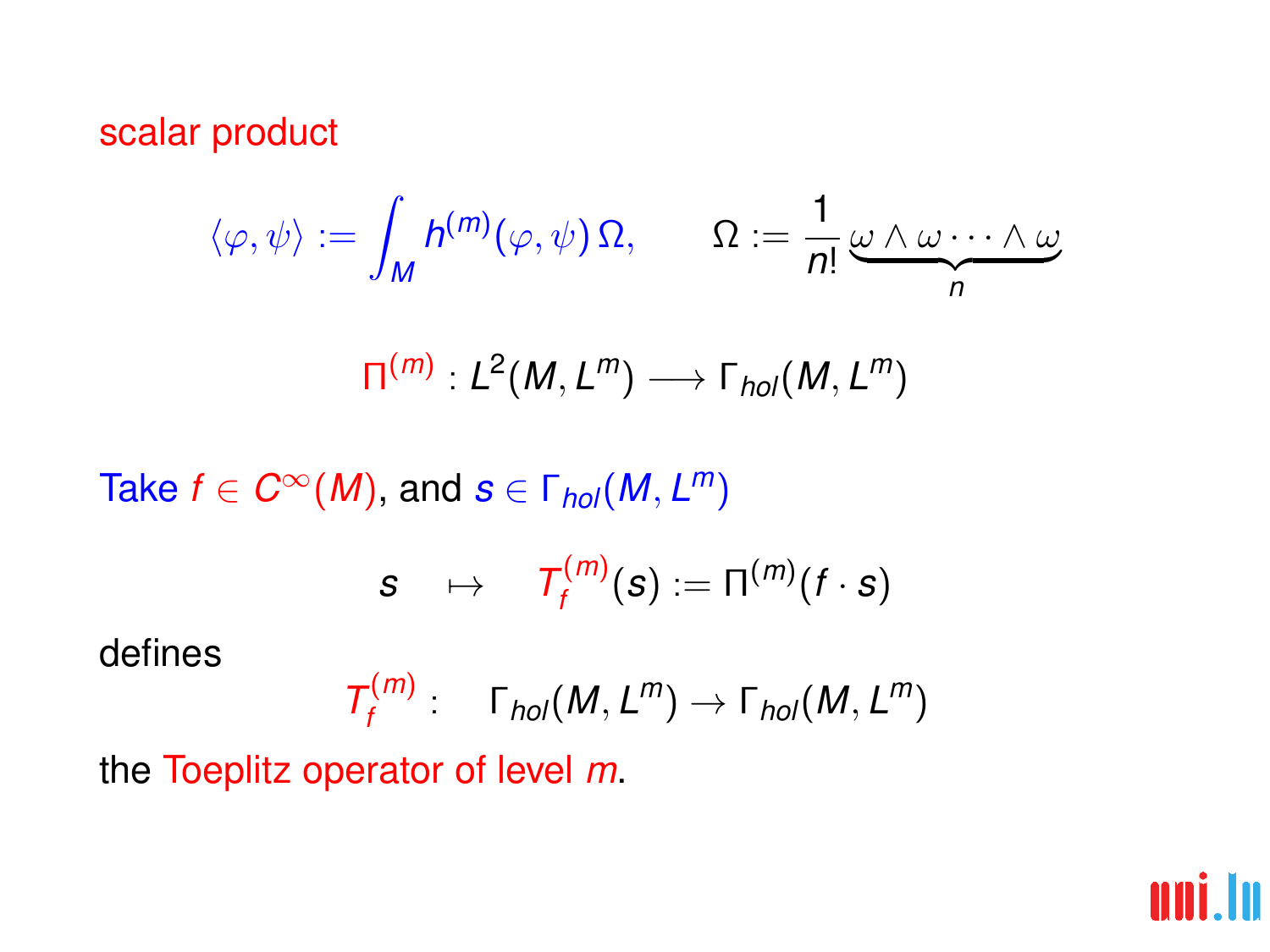## Berezin-Toeplitz operator quantization

(c)

$$
f\mapsto \left(\mathcal{T}_f^{(m)}\right)_{m\in\mathbb{N}_0}.
$$

has the correct semi-classical behavior Theorem (Bordemann, Meinrenken, and Schl.) (a)  $\lim_{m\to\infty}$  ||*T*<sup>(*m*)</sup>)  $|f''''| = |f|_{\infty}$ (b)

$$
||m[ T_f^{(m)}, T_g^{(m)}] - T_{\{f,g\}}^{(m)}|| = O(1/m)
$$
  

$$
|| T_f^{(m)} T_g^{(m)} - T_{f,g}^{(m)} || = O(1/m)
$$

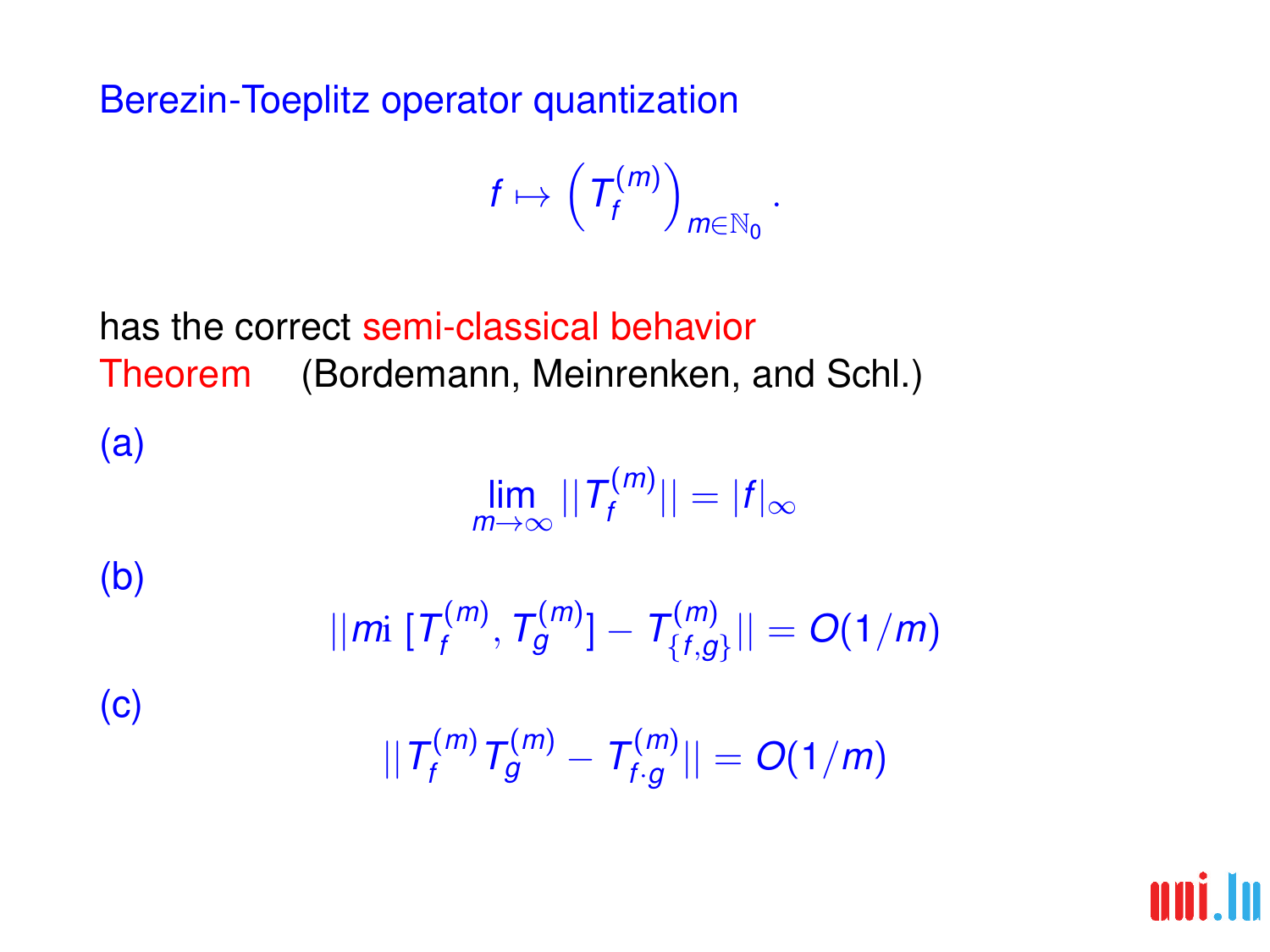# CONTINUOUS FIELD OF *C* <sup>∗</sup> ALGEBRAS

- $\triangleright$  Statement of the previous theorem corresponds to the fact that we have a continuous field of *C* ∗ -algebras (with additionally Dirac condition on commutators).
- ► over  $I = \{0\} \cup \{\frac{1}{m} \in \mathbb{N}\},\$

I

- ► over  $\{0\}$  we set the algebra  $C^{\infty}(M)$ , over  $\frac{1}{m}$  the algebra End(Γ*hol*(*M*, *L <sup>m</sup>*)),
- ► section is given by  $f \in C^{\infty}(M)$

$$
f \qquad \mapsto \qquad (\; f \;,\; T^{(m)}_f, m \in \mathbb{N}).
$$

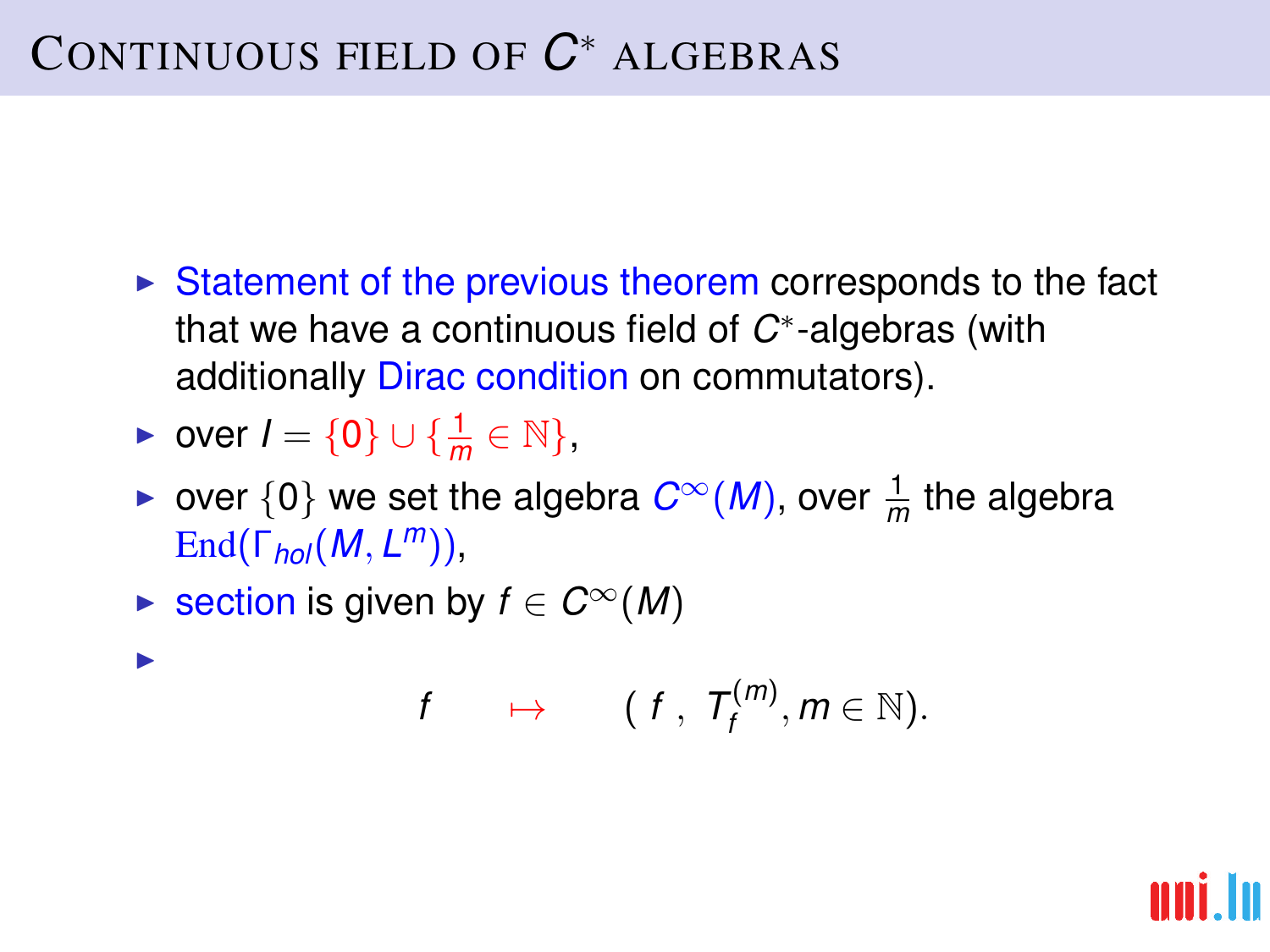Theorem (BMS, Schl., Karabegov and Schl.) ∃ a unique differential star product

$$
f\star_{BT} g=\sum\nu^k G_k(f,g)
$$

such that

$$
T_f^{(m)}T_g^{(m)} \sim \sum_{k=0}^{\infty} \left(\frac{1}{m}\right)^k T_{C_k(f,g)}^{(m)}
$$

Further properties: is of separation of variables type (Wick type)

classifying Deligne-Fedosov class  $\frac{1}{\mathrm{i}}(\frac{1}{\nu}[\omega] - \frac{\delta}{2}$  $\frac{\delta}{2}$ ) and Karabegov form  $\frac{-1}{\nu}\omega+\omega_{\boldsymbol{can}}$ 

possible: auxiliary hermitian line (or even vector) bundle can be added, meta-plectic correction.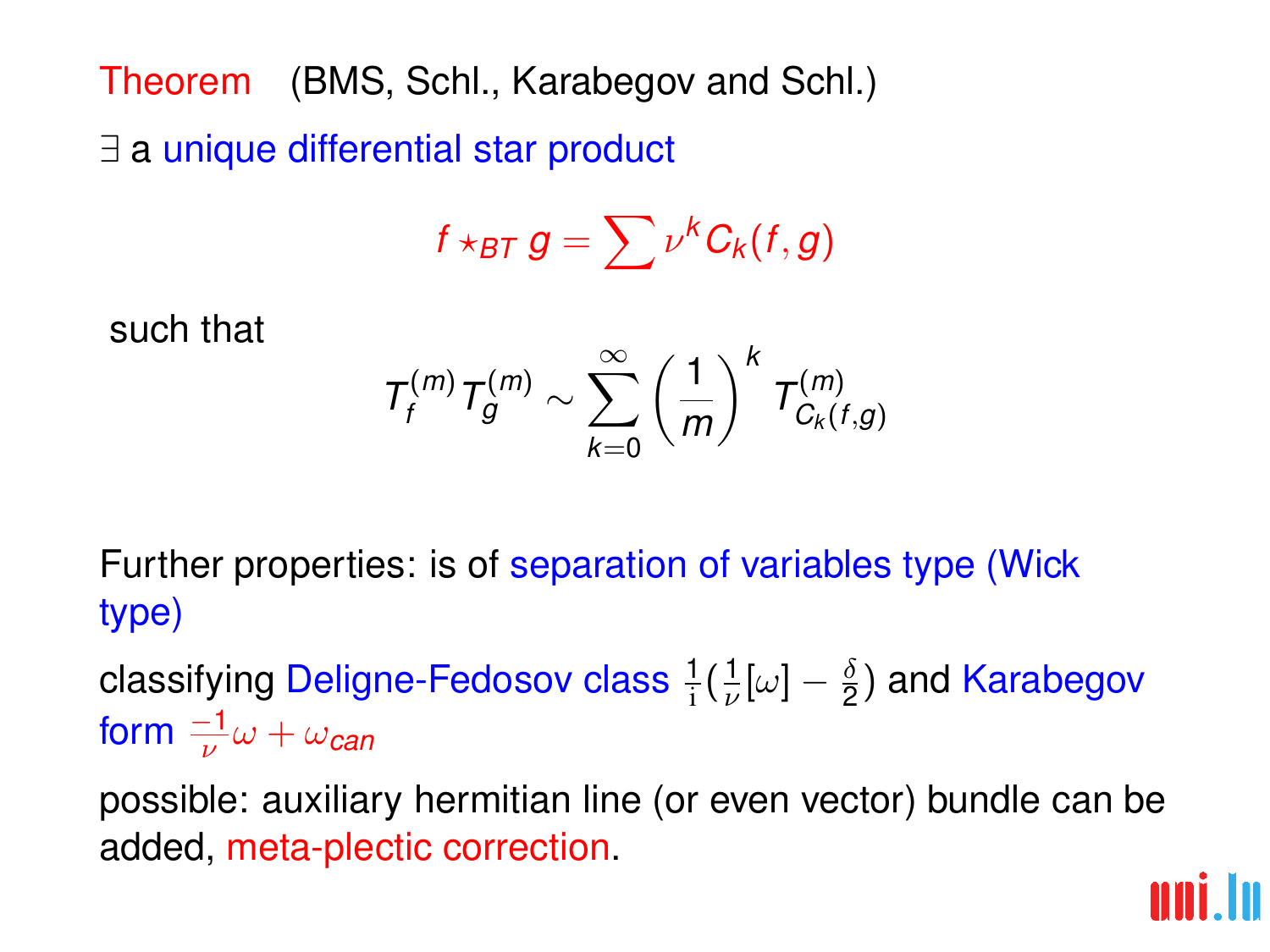Further result: The Toeplitz map of level *m*

$$
\mathcal{T}^{(m)}: C^{\infty}(M) \to End(\Gamma_{hol}(M,L^m))
$$

### is surjective

implies that the operator  $Q_f^{(m)}$ *f* of geometric quantization (with holomorphic polarization) can be written as Toeplitz operator of a function *f<sup>m</sup>* (maybe different for every *m*)

indeed Tuynman relation:

$$
Q_f^{(m)} = \mathrm{i} \; T_{f-\frac{1}{2m}\Delta f}^{(m)}
$$

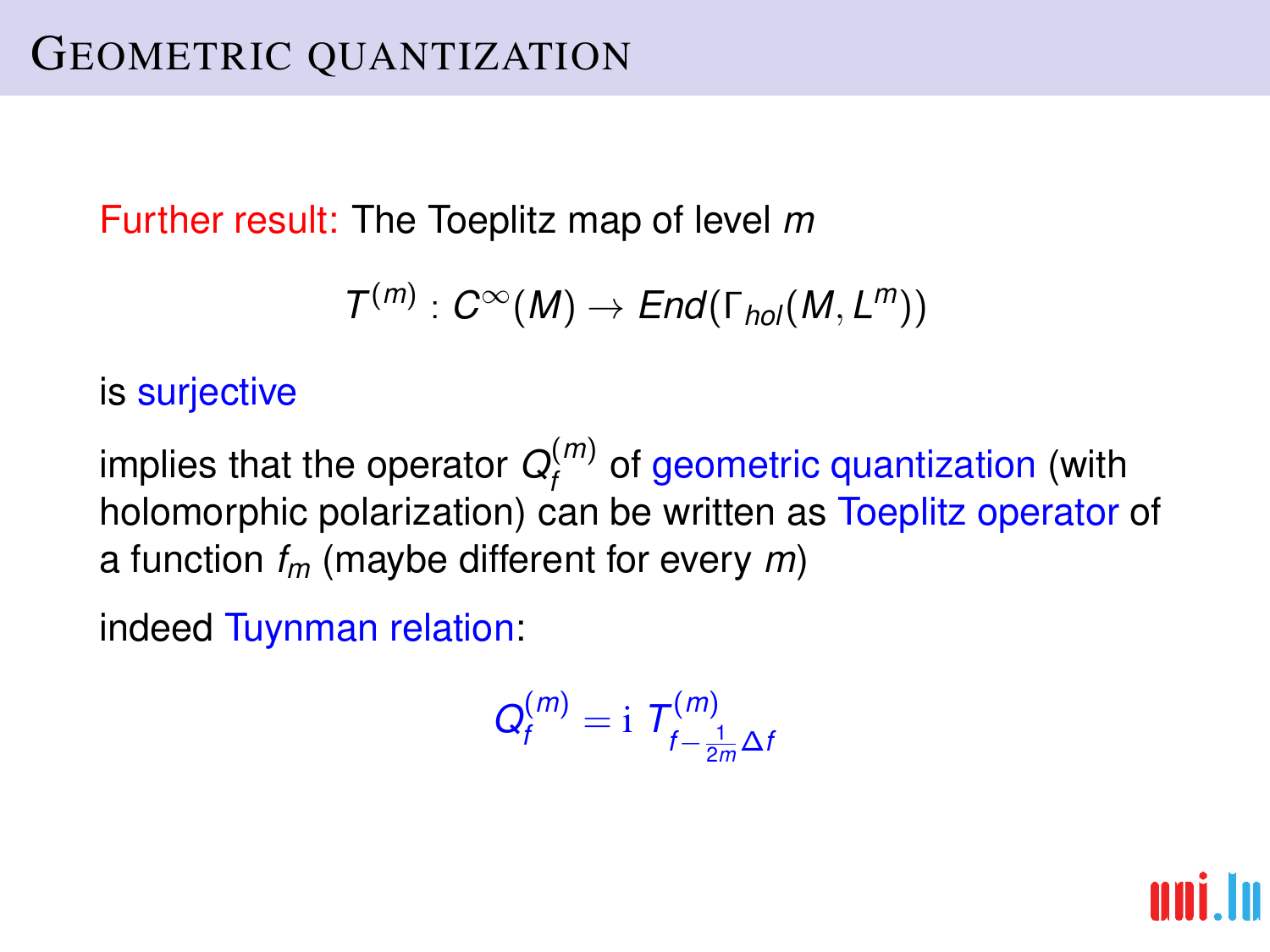$\triangleright$  star product of geometric quantization

$$
\blacktriangleright \ \mathsf{set}\ B(f):=(id-\nu\frac{\Delta}{2})f
$$

$$
f\star_{GG}g=B^{-1}(B(f)\star_{BT}B(g))
$$

defines an equivalent star product

- $\triangleright$  can also be given by the asymptotic expansion of product of geometric quantisation operators
- $\triangleright$  it is not of separation of variable type
- $\blacktriangleright$  but equivalent to  $\star_{BT}$ .

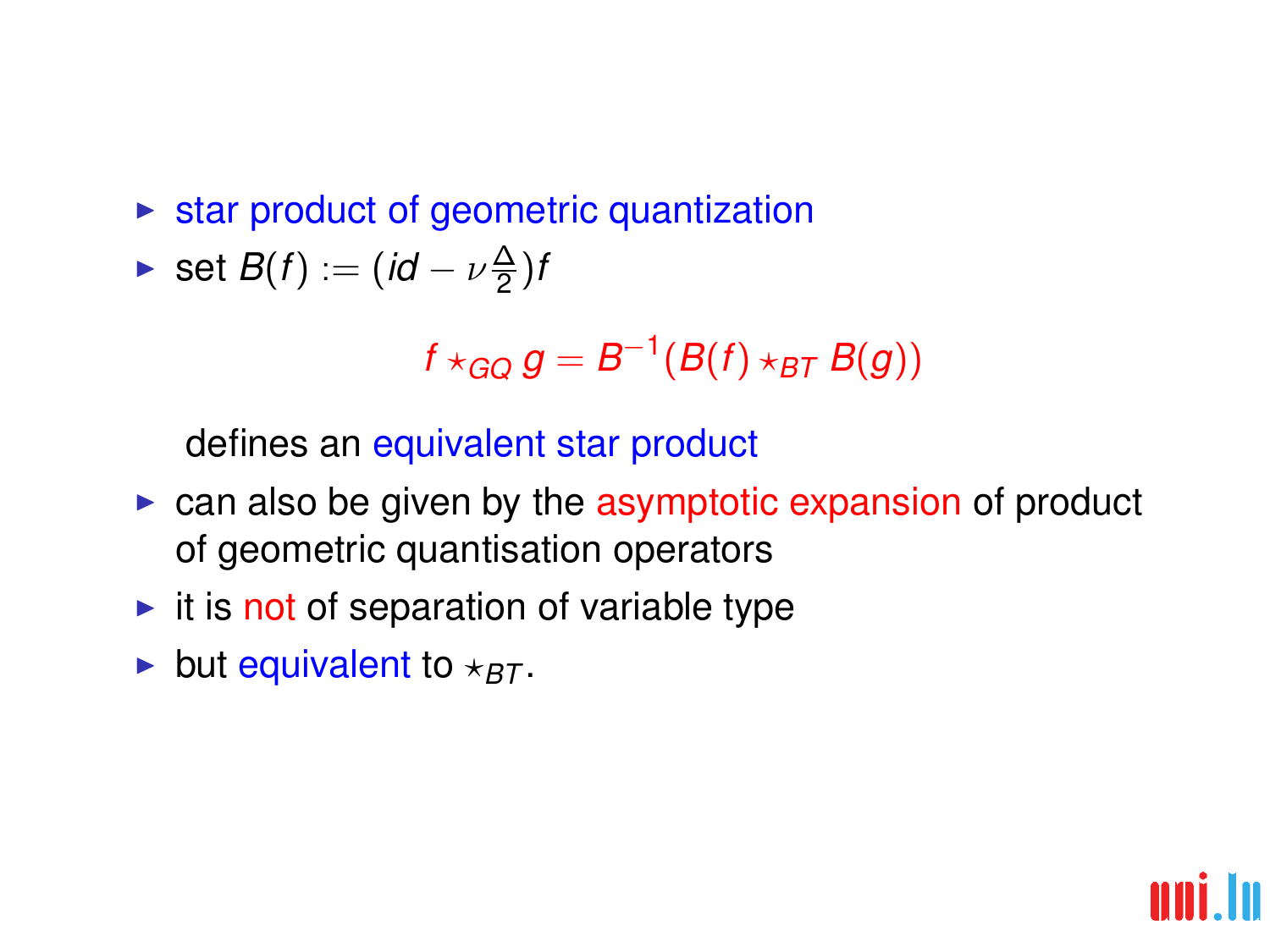#### Where is the Berezin star product ??

- It is an important star product: Berezin, Cahen-Gutt-Rawnsley, etc.
- $\blacktriangleright$  The original definition is limited in applicability.
- $\triangleright$  We will give a definition for quantizable Kähler manifold.
- $\triangleright$  Clue: define it as the opposite of the dual of  $\star_{BT}$ .
- ►  $f \star_B g := I(I^{-1}(f) \star_{BT} I^{-1}(g))$
- ► Problem: How to determine 1?
- **Exercise the formal** *I* by asymptotic expansion of some geometrically defined *I* (*m*)

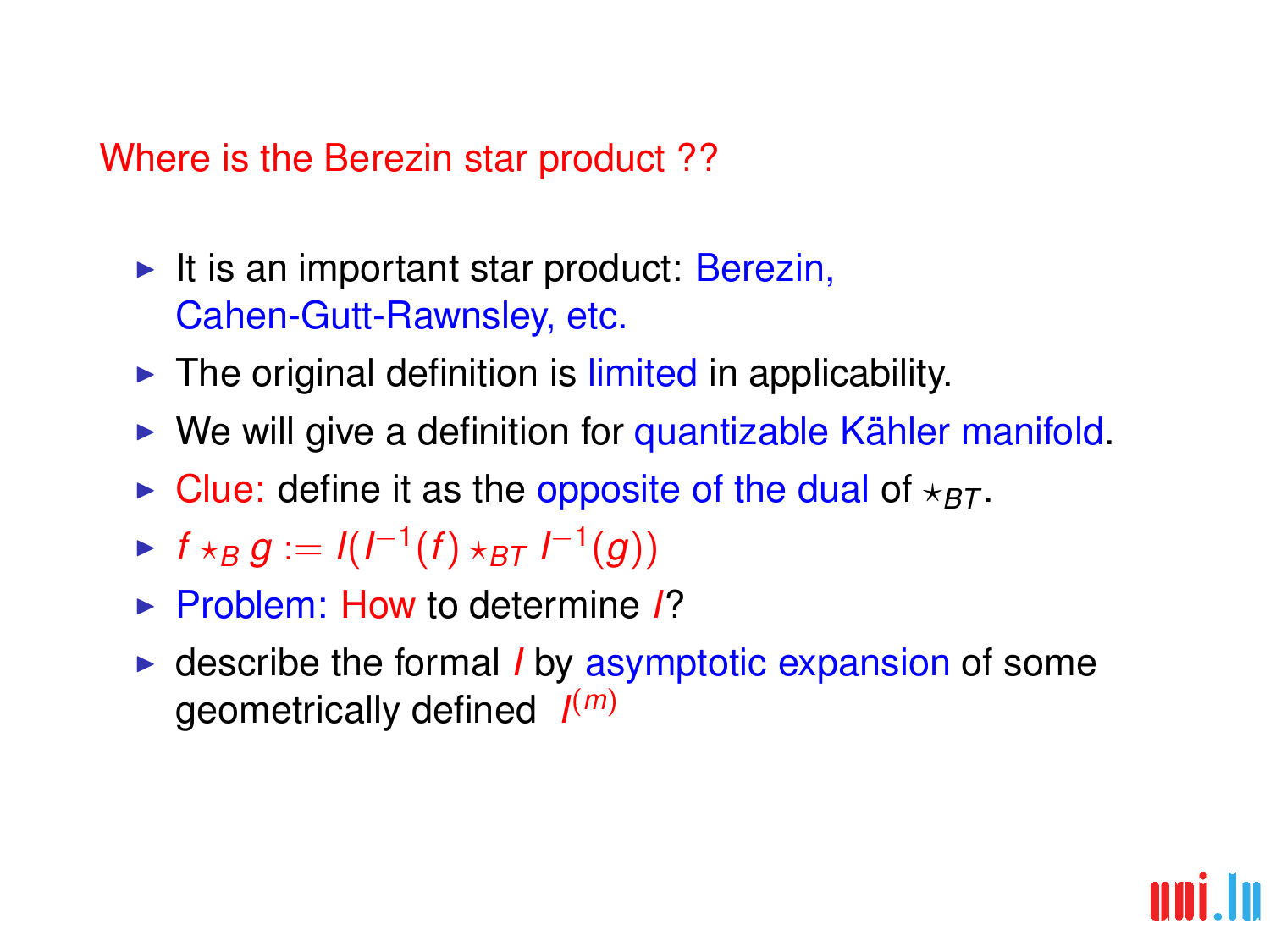- $\triangleright$  assume the bundle *L* is very ample (i.e. has enough global sections)
- ► pass to its dual  $(U, k) := (L^*, h^{-1})$  with dual metric *k*
- inside of the total space  $U$ , consider the circle bundle

$$
Q:=\{\lambda\in U\mid k(\lambda,\lambda)=1\},
$$

 $\blacktriangleright \tau : Q \to M$  (or  $\tau : U \to M$ ) the projection,

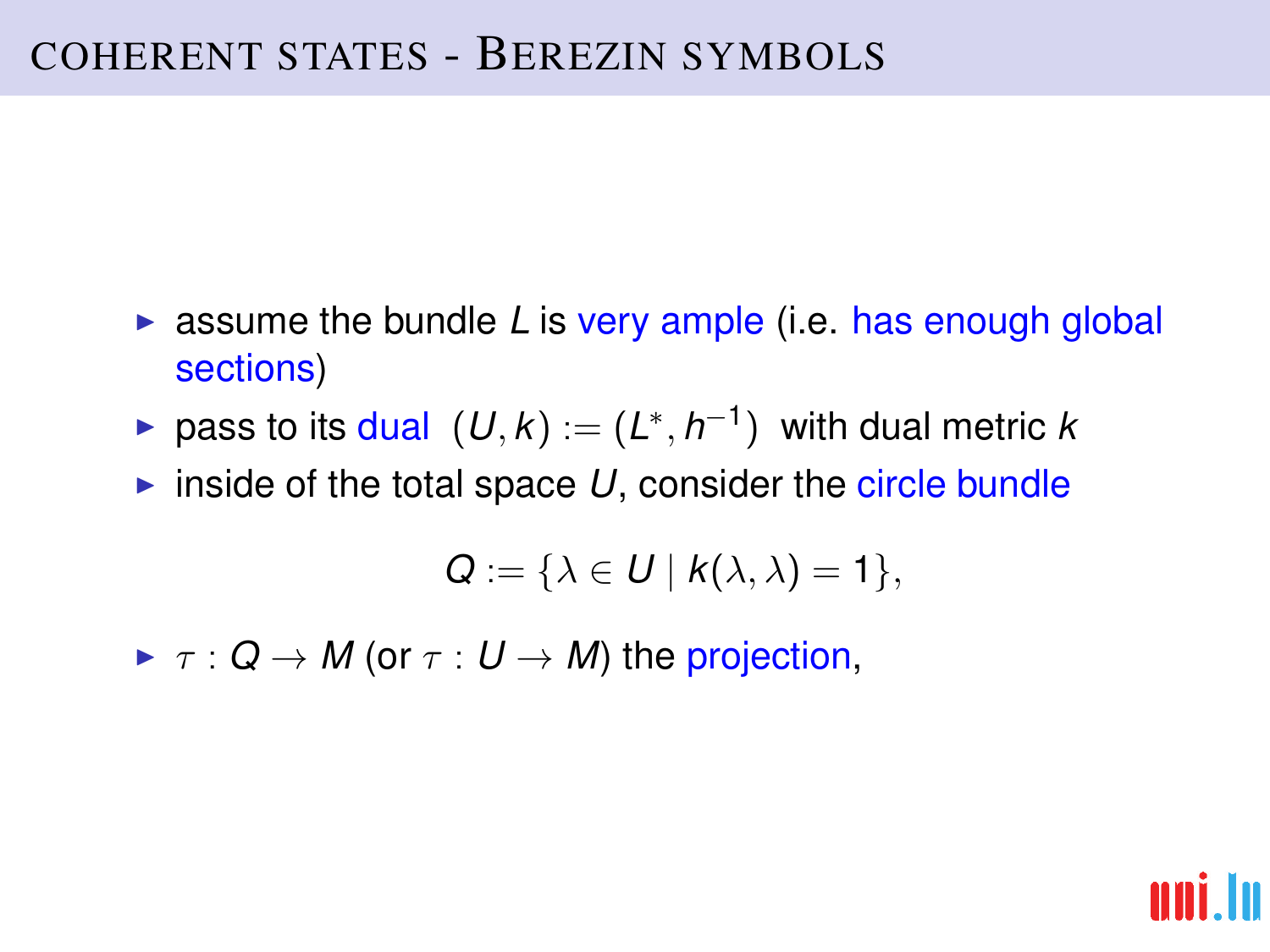coherent vectors/states in the sense of Berezin-Rawnsley-Cahen-Gutt:

$$
\langle \boldsymbol{e}_\alpha^{(m)}, \boldsymbol{s}\rangle = \alpha^{\otimes m}(\boldsymbol{s}(\tau(\alpha)))
$$

where

$$
x\in M\mapsto \alpha=\tau^{-1}(x)\in U\setminus 0\mapsto e_\alpha^{(m)}\in \Gamma_{hol}(M,L^m)
$$

As

$$
e_{c\alpha}^{(m)} = \bar{c}^m \cdot e_\alpha^{(m)}, \qquad c \in \mathbb{C}^* := \mathbb{C} \setminus \{0\}.
$$

we obtain:

$$
x\in M\mapsto \mathrm{e}^{(m)}_x:=[e^{(m)}_\alpha]\in \mathbb{P}(\Gamma_{hol}(M,L^m))
$$

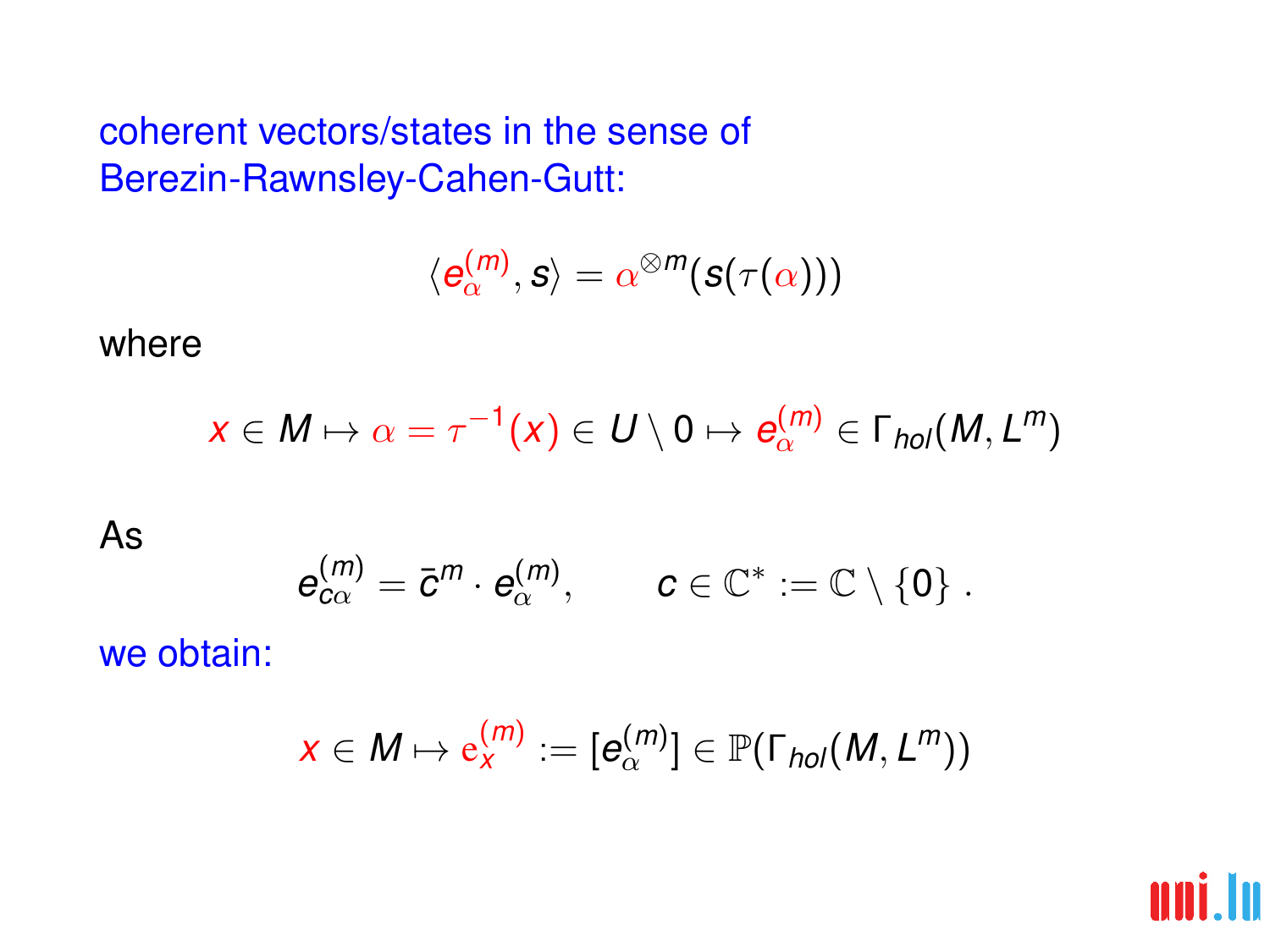- **Example Bergman projectors Π<sup>(m)</sup>, Bergman kernels, ....**
- **Exercise Covariant Berezin symbol**  $\sigma^{(m)}(A)$  (of level m) of an  $\mathsf{operator}\ A \in \mathsf{End}(\mathsf{\Gamma}_{\mathsf{hol}}(M,L^{(m)}))$

 $\sigma^{(m)}({\boldsymbol A}) : {\boldsymbol M} \to {\mathbb C},$ 

 $\chi \mapsto \sigma^{(m)}(A)(\chi) := \frac{\langle e^{(m)}_{\alpha}, A e^{(m)}_{\alpha} \rangle}{\langle m \rangle \langle m \rangle}$  $\langle e_\alpha^{(m)},e_\alpha^{(m)}\rangle$  $=$  Tr( $AP_x^{(m)}$ )

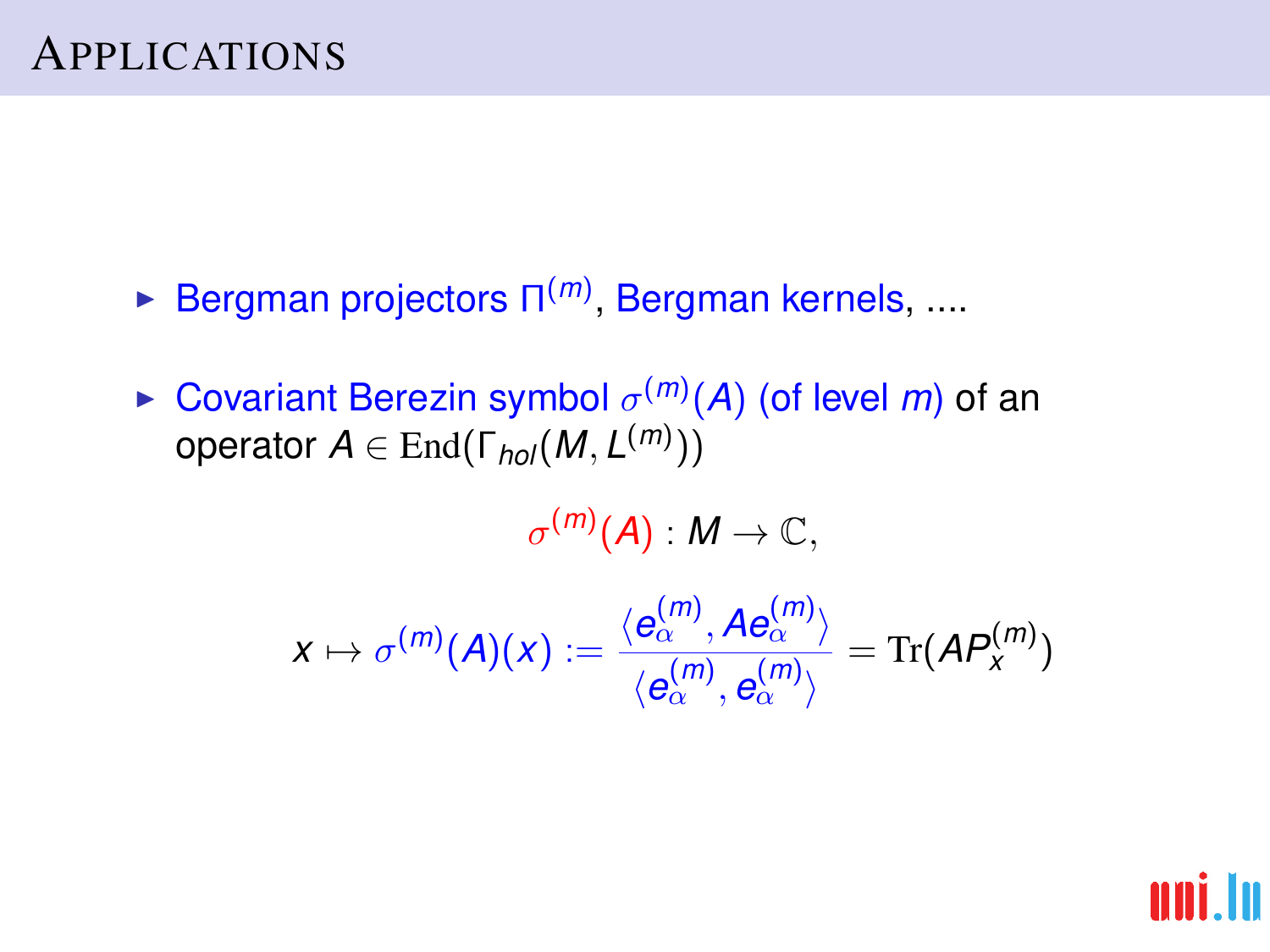## IMPORTANCE OF THE COVARIANT SYMBOL

I

- $\triangleright$  Construction of the Berezin star product, only for limited classes of manifolds (see Berezin, Cahen-Gutt-Rawnsley)
- $\blacktriangleright$   $\mathcal{A}^{(m)} \leq C^{\infty}(M)$ , of level *m* covariant symbols.
- $\triangleright$  symbol map is injective (follows from Toeplitz map surjective)
- $\blacktriangleright$  for  $\sigma^{(m)}(A)$  and  $\sigma^{(m)}(B)$  the operators A and B are uniquely fixed

$$
\sigma^{(m)}(A)\star_{(m)}\sigma^{(m)}(B):=\sigma^{(m)}(A\cdot B)
$$

- $\blacktriangleright\star_{(m)}$  on  $\mathcal{A}^{(m)}$  is an associative and noncommutative product
- $\triangleright$  Crucial problem, how to obtain from  $\star$ <sub>(m)</sub> a star product for all functions (or symbols) independent from the level *m* ?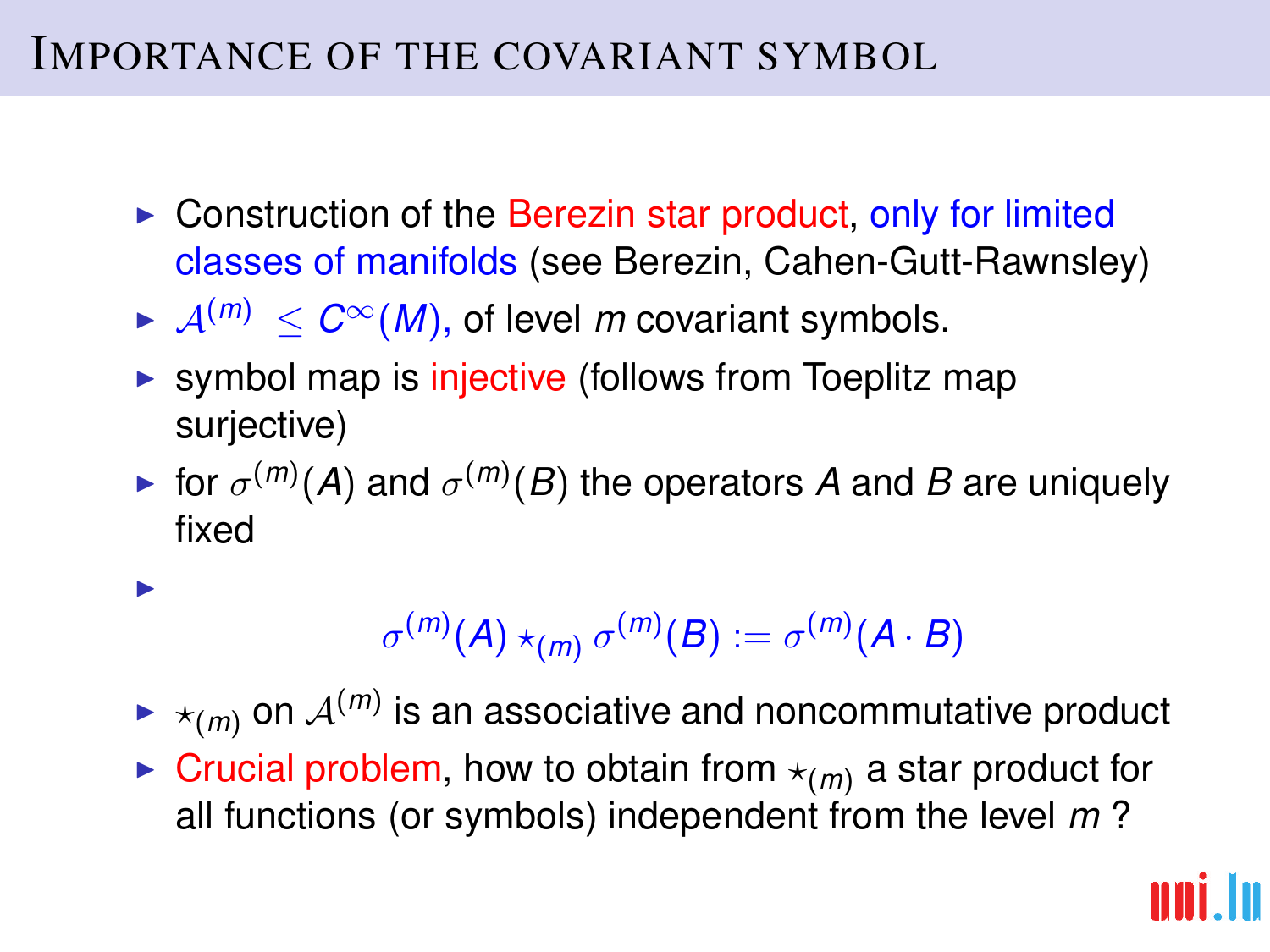$$
I^{(m)}: C^{\infty}(M) \to C^{\infty}(M), \qquad f \mapsto I^{(m)}(f) := \sigma^{(m)}(T_f^{(m)})
$$

Theorem: (Karabegov - Schl.)  $I^{(m)}(f)$  has a complete asymptotic expansion as  $m\to\infty$ 

$$
I^{(m)}(f)(x) \sim \sum_{i=0}^{\infty} I_i(f)(x) \frac{1}{m^i},
$$

 $I_i: C^\infty(M) \to C^\infty(M)$ ,  $I_0(f) = f$ ,  $I_1(f) = \Delta f$ .

 $\triangleright$   $\Delta$  is the Laplacian with respect to the metric given by the Kähler form ω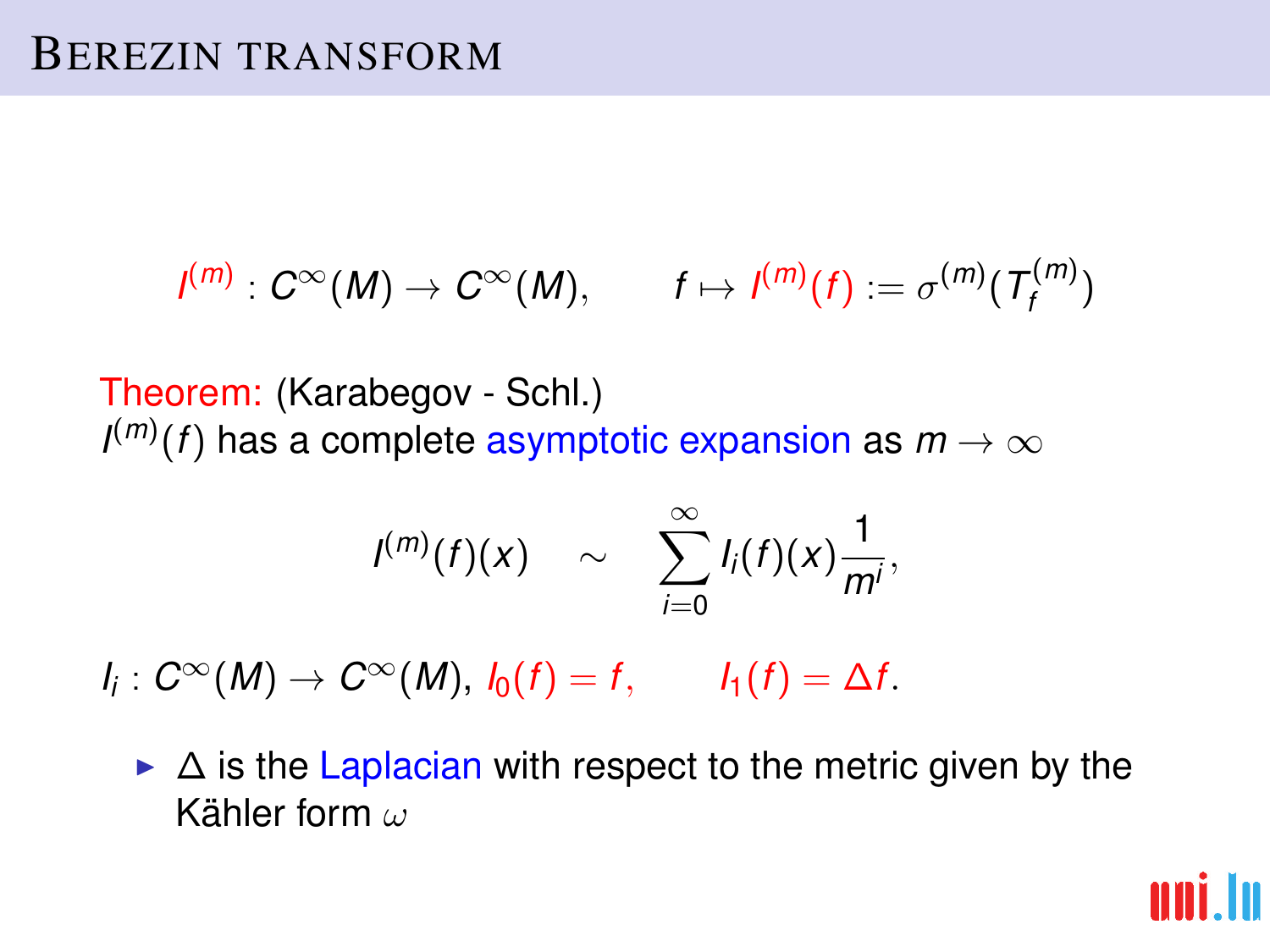## BEREZIN STAR PRODUCT

 $\triangleright$  from asymptotic expansion of the Berezin transform get formal expression

$$
I=\sum_{i=0}^{\infty}I_i\,\nu^i,\quad I_i:C^\infty(M)\to C^\infty(M)
$$

- ► set  $f \star_B g := I(I^{-1}(f) \star_{BT} I^{-1}(g))$
- $\triangleright$   $\star$ <sub>B</sub> is called the Berezin star product
- I *I* gives the equivalence to  $\star$ <sub>BT</sub> ( $I_0 = id$ ). Hence, the same Deligne-Fedosov classes
- $\triangleright$  if the covariant symbol star product works, it will coincide with the star product  $\star$ <sub>*B*</sub>.

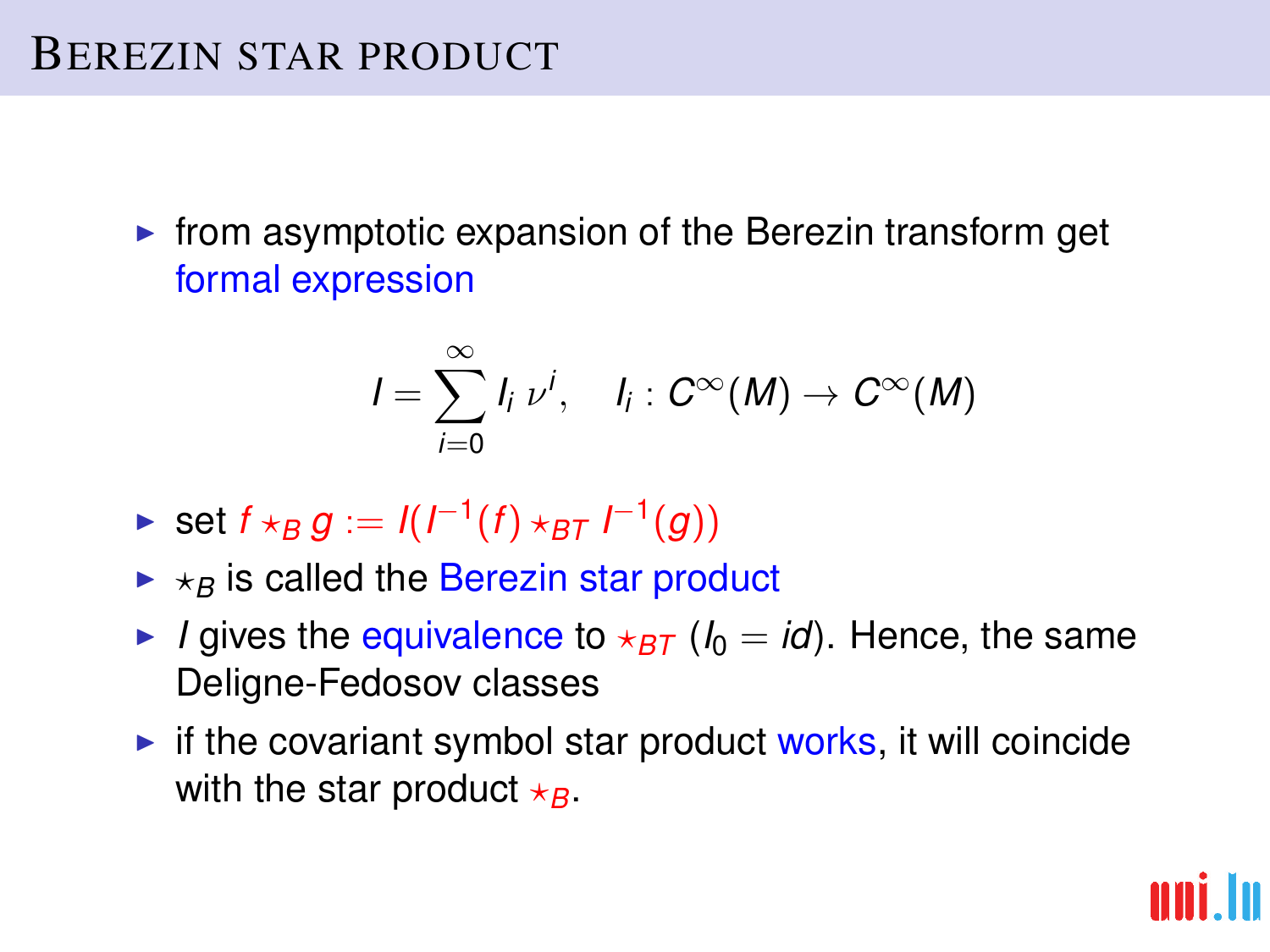- $\triangleright$  separation of variables type (but now of anti-Wick type).
- ► Karabegov form is  $\frac{1}{\nu}\omega + \mathbb{F}(\mathrm{i}\,\partial\overline{\partial}\log u_m)$
- $\blacktriangleright$  *u<sub>m</sub>* is the Bergman kernel  $\mathcal{B}_m(\alpha,\beta) = \langle \bm{e}_\alpha^{(m)}, \bm{e}_\beta^{(m)} \rangle$  $\langle \begin{matrix} m \end{matrix} \rangle$ evaluated along the diagonal
- **F** means: take asymptotic expansion in  $1/m$  as formal series in ν
- $I = I_{\star B}$ , the geometric Berezin transform equals the formal Berezin transform of Karabegov for  $\star_B$
- both star products  $\star_B$  and  $\star_{BT}$  are dual and opposite to each other

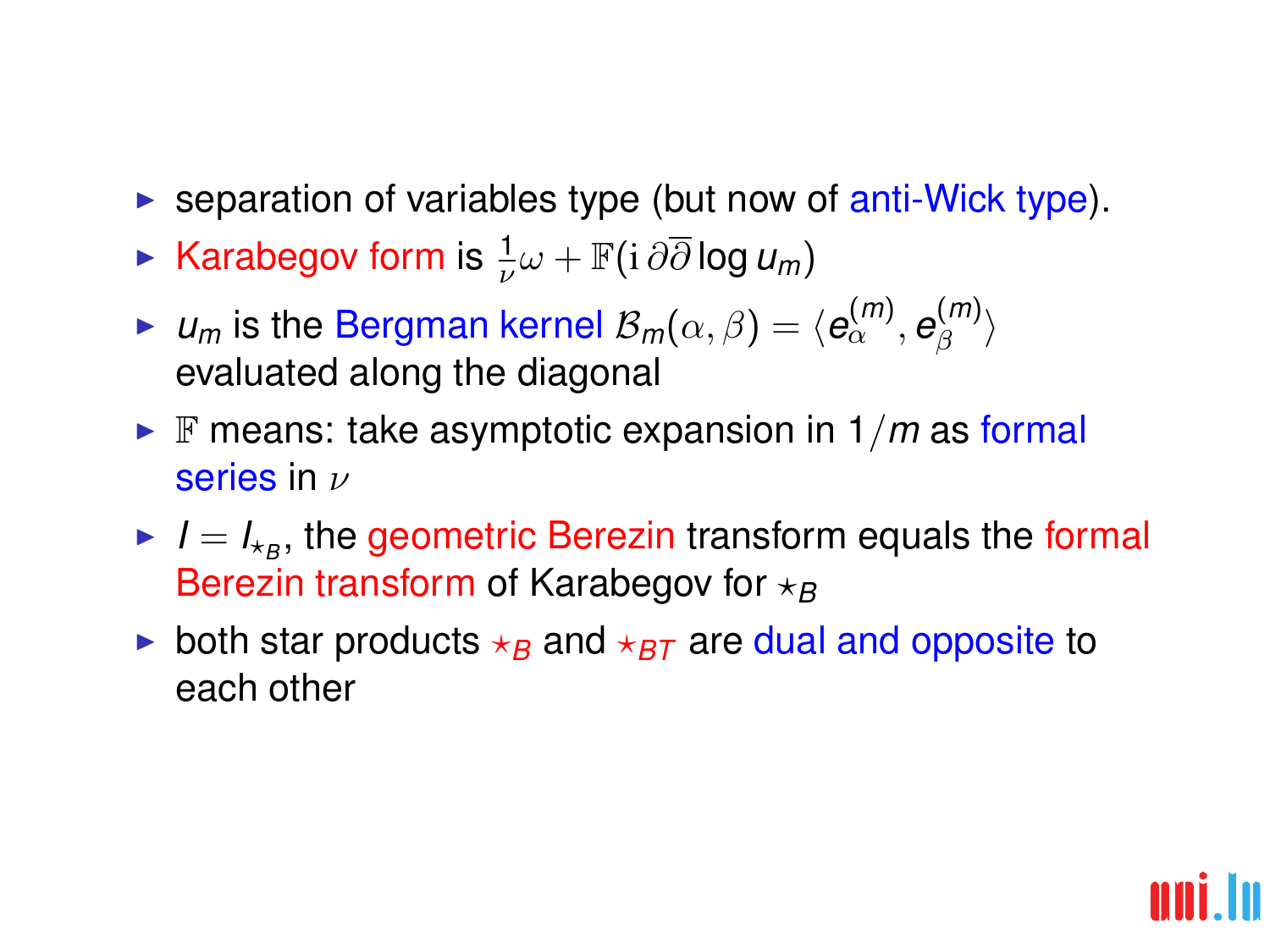# SUMMARY OF NATURALLY DEFINED STAR PRODUCT

|                      | name                      | Karabegov form                                                                                                                                                       | Deligne<br>Fedosov class                               |
|----------------------|---------------------------|----------------------------------------------------------------------------------------------------------------------------------------------------------------------|--------------------------------------------------------|
| $\star$ BT           | Berezin-Toeplitz          | $\frac{-1}{\nu}\omega + \omega_{\text{can}}$ (Wick)                                                                                                                  | $\frac{1}{i}(\frac{1}{\nu}[\omega]-\frac{\delta}{2}).$ |
| $\star_B$            | Berezin                   | $\frac{1}{\mu}\omega + \mathbb{F}(\mathrm{i}\,\partial\overline{\partial}\log u_m)$ $\frac{1}{\mathrm{i}}(\frac{1}{\mu}[\omega] - \frac{\delta}{2}).$<br>(anti-Wick) |                                                        |
| *GQ                  | geometric<br>quantization | $(-)$                                                                                                                                                                | $\frac{1}{i}(\frac{1}{\nu}[\omega]-\frac{\delta}{2}).$ |
| $\star_{\mathsf{K}}$ | standard product          | $(1/\nu)$ $\omega$ (anti-Wick)                                                                                                                                       | $\frac{1}{i}(\frac{1}{\nu}[\omega]-\frac{\delta}{2}).$ |
| $\star$ BW           | Bordemann-<br>Waldmann    | $-(1/\nu)$ $\omega$ (Wick)                                                                                                                                           | $\frac{1}{i}(\frac{1}{\nu}[\omega]+\frac{\delta}{2}).$ |

 $u_m$  Bergman kernel evalulated along the diagonal in  $Q \times Q$ δ the canonical class of the manifold *M*

In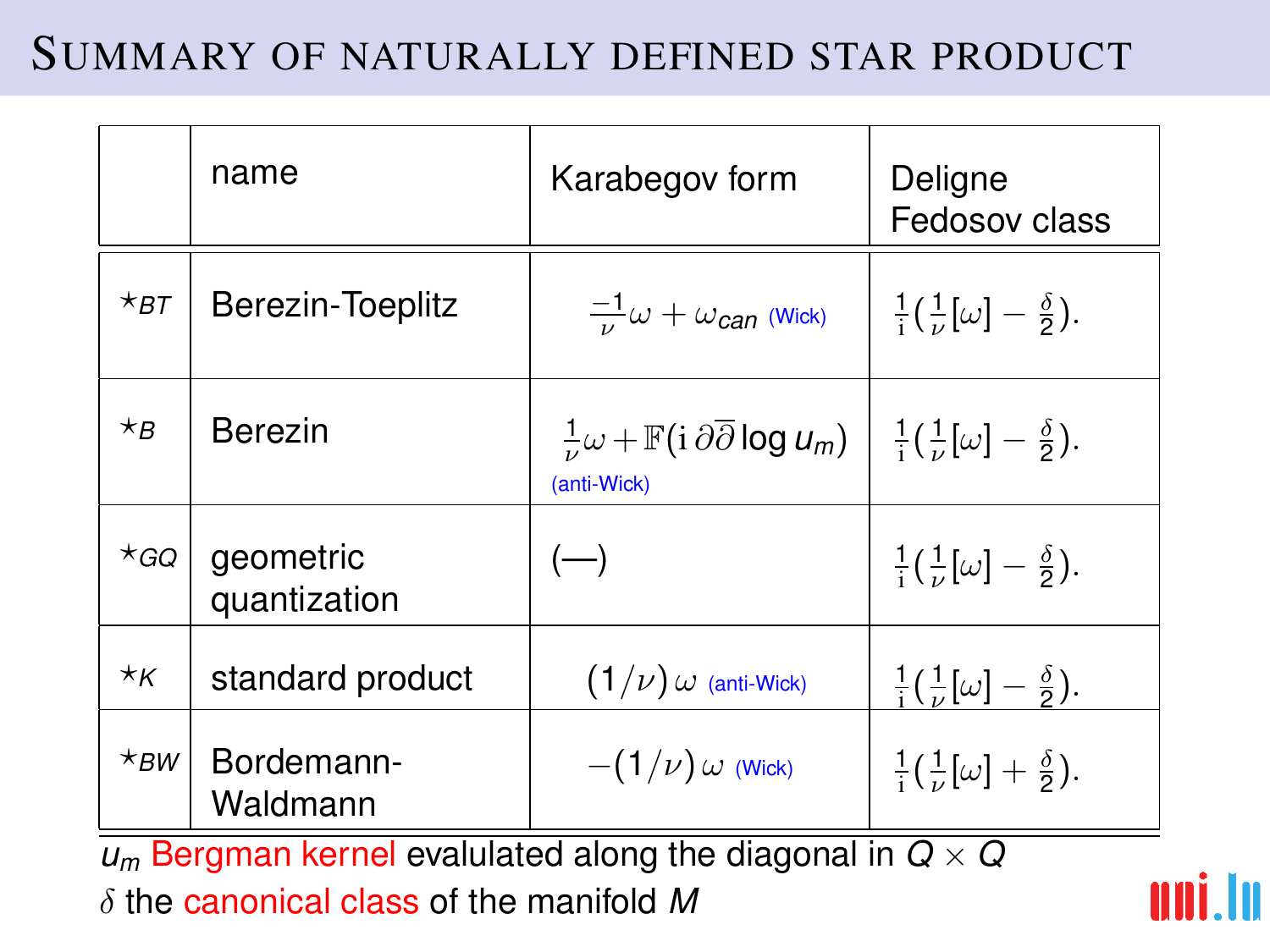- **Example 3** Berezin transform is not only the equivalence relating  $*_{BT}$ with  $\star$ *B*
- $\blacktriangleright$  also it (resp. the Karabegov form) can be used to calculate the coefficients of these naturally defined star products,
- $\blacktriangleright$  either directly
- $\triangleright$  or with the help of the certain type of graphs (see the very interesting work of Gammelgaard and Hua Xu).